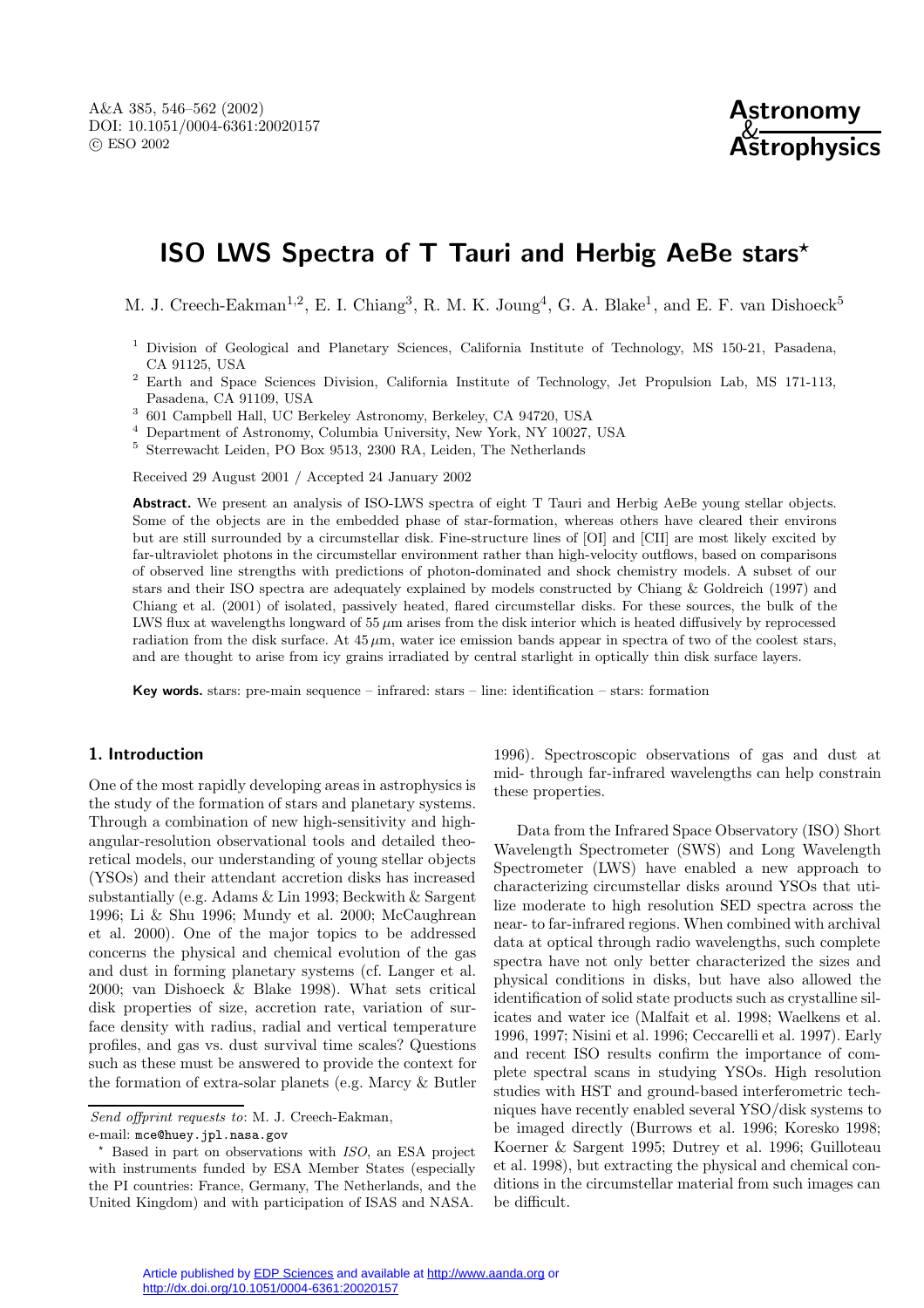**Table 1.** Stars in the sample.

| Star             | Alt. Names YSO Type           |         | Sp. Type <sup><math>a</math></sup> $F_{IRAS}$ |          | $(\mathrm{Jy})$ |              |                                                    | $F_{1.3{\rm mm}}$           |            | Rad. <sup>b</sup> Dist. <sup>c</sup> | Age                             |
|------------------|-------------------------------|---------|-----------------------------------------------|----------|-----------------|--------------|----------------------------------------------------|-----------------------------|------------|--------------------------------------|---------------------------------|
|                  |                               |         |                                               |          |                 |              | $12 \mu m$ $25 \mu m$ 60 $\mu m$ 100 $\mu m$ (mJy) |                             | (AU)       |                                      | $~\mathrm{(pc)}~\mathrm{(Myr)}$ |
| AA Tau           | IRAS 04318+2422               | T Tauri | M0Ve                                          | 0.28     | 0.42            | 0.93         |                                                    | $9.60$ $88 \pm 9(2)$        | 150(3)     | 140                                  | $\sim$ $\sim$ $\sim$            |
| GG Tau           | IRAS 04296+1725               | T Tauri | K6Ve                                          | 0.89     | 1.18            | 2.30         |                                                    | 4.73 593 $\pm$ 53(2) 800(6) |            | 140                                  | $\sim 10$                       |
| AB Aur           | MWC93, HD 31293               | Herbig  | B9/AOe                                        | 18.73    | 34.11           | 80.00        |                                                    | $104.68$ $103 \pm 18(4)$    | $280$      | 149                                  | $2 - 5$                         |
| CQ Tau           | HD 36910, BD+24 873           |         | Herbig A8Ve/F2IVe                             | 4.40     |                 | 14.70 16.58  |                                                    | $12.52$ $221 \pm 40(4)$     |            | $100 \; 150(7)$                      | 9(7)                            |
| HD 36112         | MWC 758, BD+25 843            | Herbig  | A3e/A5IVe                                     | 3.86     |                 | 8.93 21.20   |                                                    | $17.93\,72 \pm 13(4)$       | $290$      | 205                                  | $3 - 6$                         |
| LkH $\alpha$ 233 | $V375$ Lac                    | Herbig  | A7e                                           | $\cdots$ | .               | .            |                                                    |                             | .          | .                                    | $\cdot$ $\cdot$ $\cdot$         |
|                  | MWC 340 V1685 Cyg, BD+40 4124 | Herbig  | B2eq                                          | 45.03    |                 | 77.45 350.45 | 700.18                                             |                             | $\cdots$   | 108                                  | $\ldots$                        |
| MWC 480          | HD 31648, BD+29 774           | Herbig  | A2/3ep                                        | 7.03     | 7.30            | 8.41         |                                                    | $11.47\,360 \pm 24(4)$      | $\leq$ 230 | 131                                  | $3 - 6$                         |

 $a$  Spectral types from Thé et al. (1994) for Herbig AeBes and SIMBAD for T Tauris.

 $b$  Radii from mm dust measurements by Mannings & Sargent (1997) unless noted.

 $c$  From Hipparcos parallax or Kenyon et al. (1994) unless noted.

(1) Mannings & Sargent (1997); (2) van den Ancker et al. (2000); (3) Beckwith et al. (1990); (4) Dutrey et al. (1996); (5) Mannings & Sargent (1997); (6) Dutrey et al. (1996); (7) Testi et al. (2001).

One question that can be answered directly through high signal-to-noise mid- and far-infrared spectra is the excitation mechanisms and gas temperatures present in YSOs. Through the determination of the line strengths of the fine-structure atomic lines of [CII] at 158  $\mu$ m and [OI] at 63 and 145  $\mu$ m, and through a comparison of line ratios to the predictions of photon dominated region (PDR) models, it can be ascertained whether ultraviolet photons from the star (or star/disk boundary layer) or shocks constitute the dominant excitation mechanism. A similar study was performed for a group of Herbig AeBe stars by Lorenzetti et al. (1999) and Gianinni et al. (1999) and thus is motivated here for this sample, which on average contains less luminous objects. Likewise, investigations of rotational transistions of molecular lines of CO and OH allow one to probe the chemistry and physical parameters of circumstellar material, provided they are observed with high signal-to-noise and, ultimately, high spectral and spatial resolution.

Solid state materials, such as crystalline silicates and water ice, are not observed in the diffuse or dense interstellar medium, but are commonly observed in primitive solar system materials such as meteorites and comets. Detailed modelling of the SEDs, including the wavelengthdependent opacities of the likely constituents, will allow us to make quantitative estimates of the dust and ice masses present in YSOs. Combining these data with the observations of gas phase tracers will then permit the first complete census of the chemical environment of the circumstellar matter in the disks and envelopes around young stars.

Here we present an analysis of ISO-LWS data on a group of eight YSOs from a variety of spectral and Lada classes (Lada 1991), which indicate the degree of embeddedness of the YSO. In Sect. 2 of this paper we discuss our sample and the data reduction strategy. In Sect. 3 we present the spectral lines that have been positively

identified and make conclusions about their excitation mechanisms based on comparisons to physical models. We demonstrate in Sect. 4 the utility of SED fits to the ISO-LWS data and the need for crystalline solid-state materials to reproduce various broad spectral features seen in many of these sources. In the final section we restate our conclusions based on this work.

# **2. Observations and data**

## 2.1. Sample

The data sample consists of eight YSOs, two of which are T Tauri stars. The remainder are Herbig AeBe stars, which in this context refers to the fact that these systems are intermediate mass counterparts to TéTauri stars, and not necessarily all A or B spectral types. The T Tauri stars consist of AA Tau and GG Tau (a quadruple system), both Class II YSOs. Among the six Herbig AeBe stars are AB Aur, CQ Tau, HD 36112, MWC 480, MWC 340 and LkH $\alpha$  233. MWC 340 (BD+40 4124) and LkH $\alpha$ 233 are embedded young stellar objects which are in the process of clearing their envelope material, whereas AB Aur has a tenuous residual envelope on a  $10''$  scale (Grady et al. 1999). The long-wavelength emission of the remaining objects is dominated by circumstellar disks, largely free from surrounding cloud material. The ISO-LWS spectrum of MWC 340 has previously been discussed by van den Ancker, Wesselius & Tielens (2000), whereas that of AB Aur is also presented by Bouwman et al. (2000) and van den Ancker et al. (2000). Because our sample covers a wide range in spectral types (B through M), YSO classes, and hence possible spectral energy distributions, a range of spectral signatures are to be expected for these stars. Table 1 contains a summary of the stars in the sample.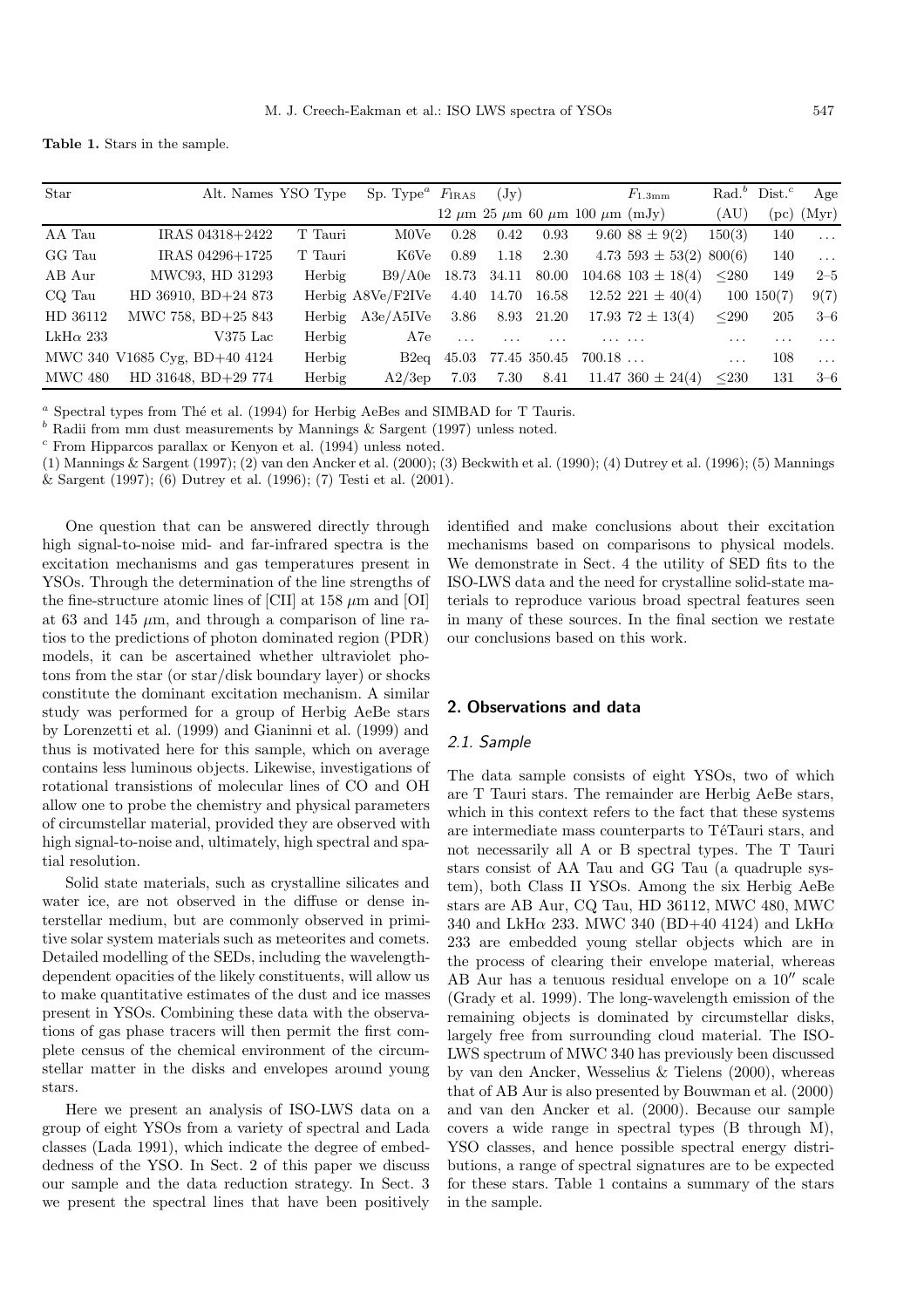# 2.2. ISO LWS instrument

We have observed a sample of eight YSOs using the Long Wavelength Spectrometer (LWS: Clegg et al. 1996) aboard the Infrared Space Observatory (ISO: Kessler et al. 1996) in the full grating scan mode (LWS AOT01). This configuration provides coverage from 43 to 197  $\mu$ m at a resolving power of  $\simeq 200$ , with an instrumental beam size of  $\simeq 80''$ . The spectra were processed using a modified version of the LIA portion of the data and the off-line pipeline version 7 (OLP V7 – see Sect. 2.3 below). The flux level and spectral responsivity calibrations are based on observations of Uranus, Mars and Neptune and comparisons of these observations with spectral models, resulting in an estimated flux accuracy of 30% (Swinyard et al. 1996). The anticipated wavelength accuracy is 0.07  $\mu \mathrm{m}$  in the short-wavelength range (43–90  $\mu$ m) and 0.15  $\mu$ m in the long-wavelength range (90–197  $\mu$ m).

Each spectrum is composed of subspectra from ten separate detectors. Flux responsivity of the detectors is ascertained by illuminator lamp flashes from calibration lamps located near the detectors on-board the LWS instrument. For the data presented here, spectral scans consisted of 7 to 14 grating scans (up and down) of the source flux across these ten detectors. Typical integration times were ∼2000 s per spectrum. Because the sources in this sample were chosen to be as isolated as possible, off position measurements were not taken.

### 2.3. Data reduction details

Spectra were reduced using the LWS Interactive Analysis (LIA) package, version 7.2a, and the ISO Spectral Analysis Package (ISAP) version 1.6a. Spectra for each source were reduced in a similar manner to allow valid intercomparison of the results. A typical reduction consisted of six or seven steps using both LIA and ISAP. Because the ISO spectral reduction is sufficiently complicated and the methods to obtain the most reasonable spectra are still under investigation by a number of different groups, we describe next the steps used in a typical reduction of the LWS data.

Using LIA, approximations to the dark current DC levels for each detector in the spectra were derived and compared to the values obtained by the standard pipeline product using the IA DARK routine. Occasionally strong drifts or glitches were found that were inadequately accounted for by the standard pipeline. These DC dark current levels were then recalculated based on estimates of what was judged to be the best data in a scan. Next, IA DRIFT in LIA was used to identify glitch-free regions of each scan (called key points), from which a linear interpolation of the responsivity between up and down scans was accomplished. Finally, IA ABSCORR was utilized to fit an absolute responsivity correction for the detectors by examining the illuminator lamp flash responses of each of the detectors during the calibration portions of the spectral scans. At each stage in the reduction, comparison to the standard pipeline product was made and adjustments

were recorded. New LSAN files were created by these reductions and subsequently used in ISAP for the final data reduction.

In ISAP, a standard reduction consisted of three or four steps. Each detector spectrum was examined by hand in its up and down scans separately. All glitches and their subsequent decays were then clipped. A special median clip (where the highest and lowest values of the aggregate up and down scans are discarded and a  $2.5\sigma$  clipping is then applied to the remaining data) and an average to the mean of the subscans was next applied, using the anticipated spectral resolution bins as calculated by the ISAP tool. It was at this stage that significant spectral fringing in the long-wavelength detectors of bright sources was identified for fringe removal. Defringing was accomplished using the ISAP LWS defringe routine, which applied a Fourier Transform to the data to determine the period and phase of the fringe and deconvolve it from each sub-spectrum.

The ten individually averaged detectors were then plotted together and the relative flux differences between detectors were examined. These offsets arise from two main factors: (1) low flux sources for which dark currents are an appreciable amount of the actual flux levels, and (2) mispointings of the satellite, due to inaccurate coordinates in one case, which cause uneven illumination of the detectors. In order to produce reliable spectra, two or three relatively noise-free detectors near the center of the  $45-200 \mu m$  band were identified as fiducial subspectra. A gain correction to the dark current levels was calculated for the remaining subspectra using ISAP SHIFT routine in order to rescale their overall flux levels to make overlapping spectral regions (usually  $2-4 \mu m$  of overlap) coincident and to merge all the subspectra together. In order to ascertain which merged version produced the best overall spectrum, sub-spectra were integrated over the IRAS 60 and 100  $\mu$ m filter functions. The subsequent photometry was compared to IRAS photometry where available, and the correctly merged spectrum was identified as the one which preserved the overall flux slope and level best when compared to IRAS photometry.

The merged subspectra were smoothed into 0.1  $\mu$ m bins using a weighted Gaussian algorithm (to preserve line shapes) and then resampled onto a  $0.2 \mu m$  grid. This final spectral product for each scan can be seen in order of flux strength in Fig. 1 (a-h).

One final note that ISO fluxes were found to be greater than the corresponding IRAS fluxes at 60 and  $100 \,\mu m$ by factors of  $\sim$ 2–3 in 3 out of the 4 sources (AA Tau, CQ Tau, and MWC 480) which we fitted with SED models (see below). Because it was not possible to fit both the slope and overall photometric level of the IRAS photometry for these sources, preference was given to preserving the character of the slope. Where there were additional discrepancies, preference was given to the ISO-LWS data for which the beam area is ∼2 times smaller than that of IRAS. Note that for HD 36112 there is excellent agreement between ISO and IRAS. In fitting the spectra,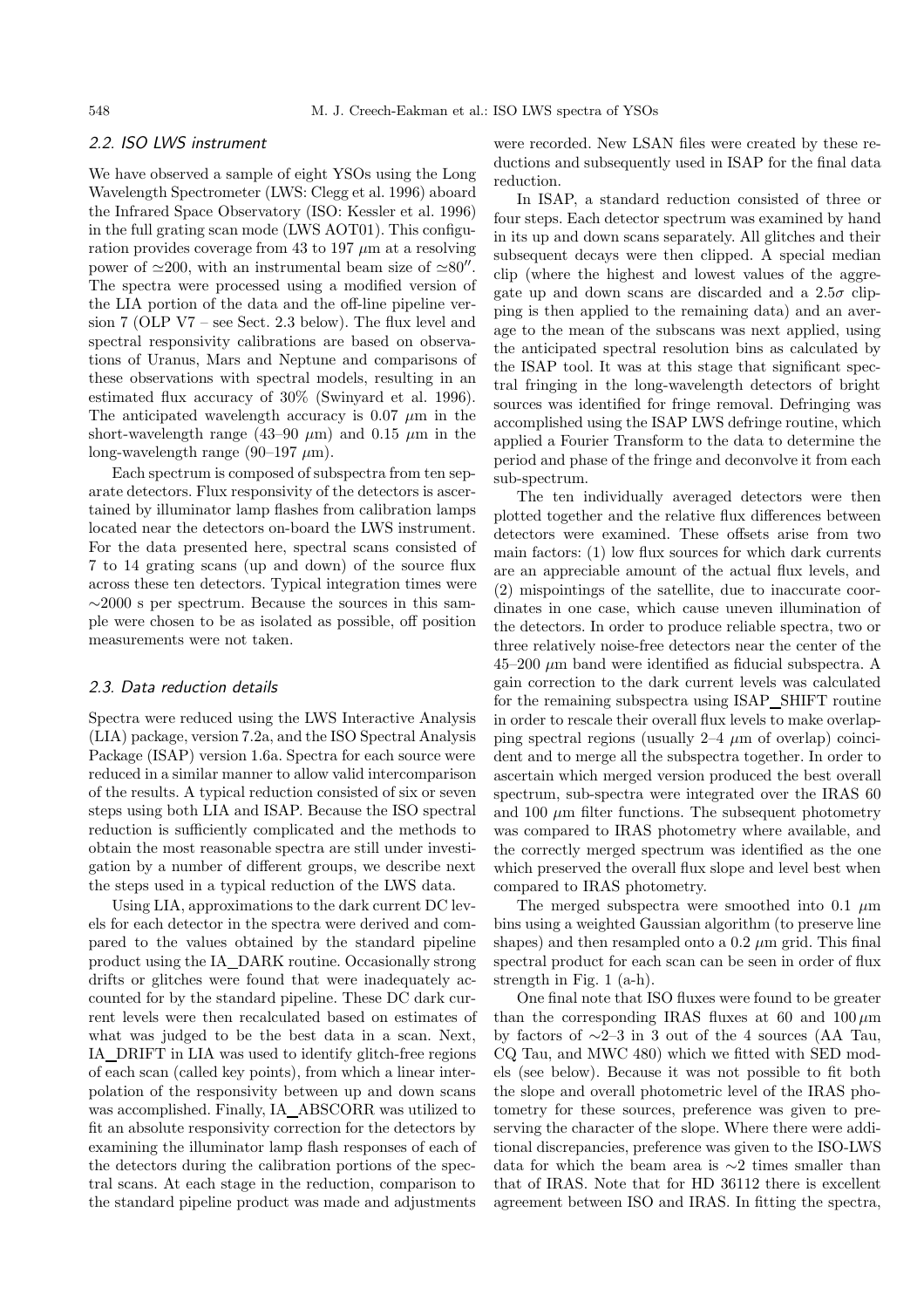

**Fig. 1.** Shown here are the eight ISO-LWS spectra for the YSOs in this sample. The subspectra have been merged to a fiducial spectrum (as described in the text) and smoothed onto a 0.1  $\mu$ m grid using a weighted Gaussian function to preserve line shapes. In most sources, the 158  $\mu$ m [CII] line is evident, along with as the 63  $\mu$ m [OI] line, particularly in MWC 340.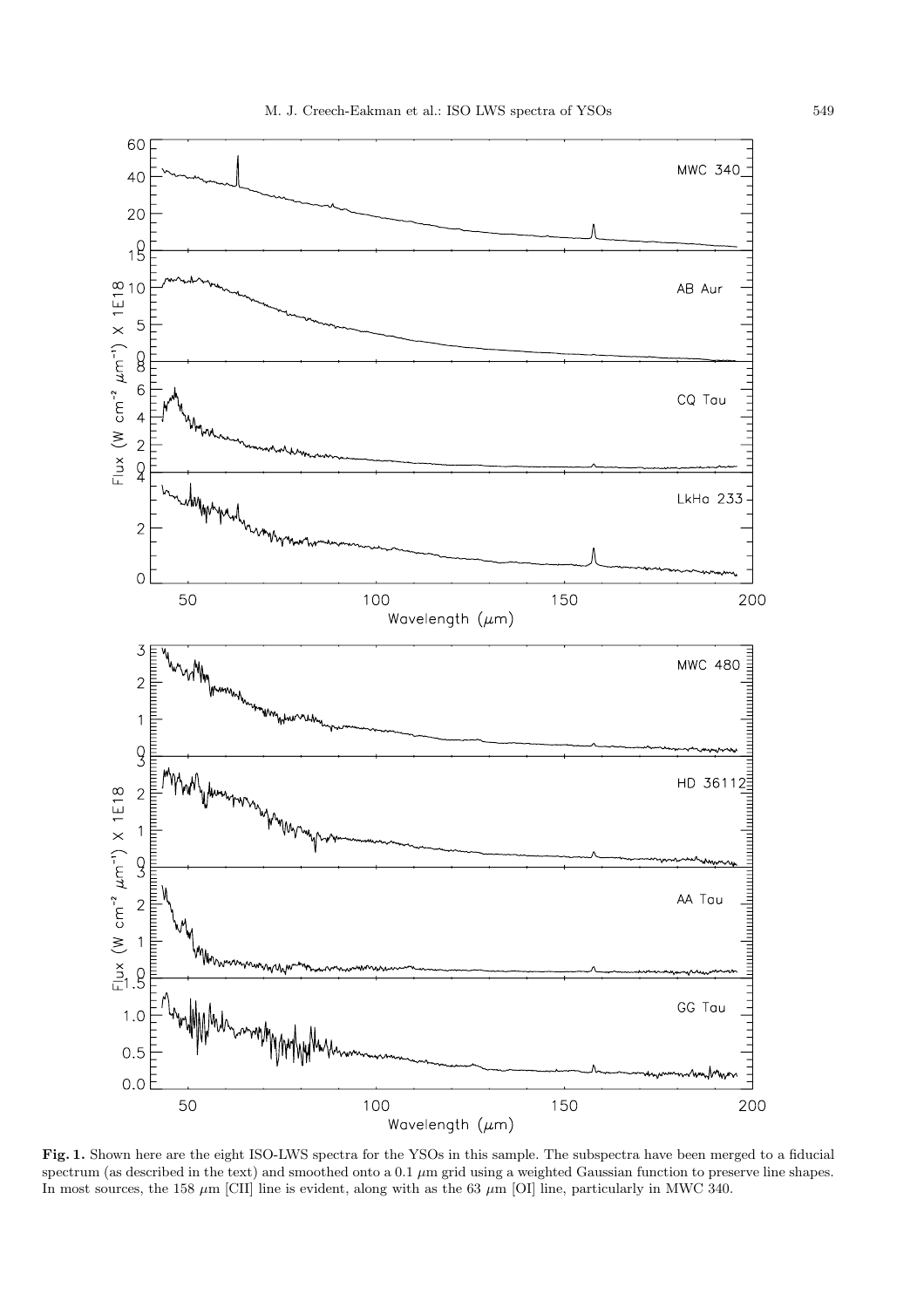preference was also given to the central portions of the ISO scans between 50 and 170  $\mu$ m where individual detectors overlap in wavelength coverage, for which measured fluxes are consequently deemed more reliable.

### 2.4. Background contributions

In order to ascertain whether or not there is significant background contamination in this ISO-LWS dataset, we pursued three different avenues of investigation to determine the background contributions to the data presented herein. First, COBE pointings were retrieved for each source from the COBE DIRBE database maintained at GSFC for 60, 100, 140, and 240  $\mu$ m filters encompassing days 0–240 of the COBE mission (http://space.gsfc.nasa.gov/astro/cobe/ dirbe\_products.html). The backgrounds for an 80" LWS beam were calculated from these backgrounds for each source. For all the stars except BD +40 4124 the background calculated using this method was less than 3 Jy for  $\lambda \le 100 \mu m$  (0.9E-19 W cm<sup>-2</sup> μm<sup>-1</sup> at 100 μm) and 6 Jy for  $100 \le \lambda \le 240$  µm  $(0.45E-19 W cm^{-2} \mu m^{-1})$ at 200  $\mu$ m). For BD +40 4124 these values were 40 and 60 Jy respectively. Our second level of investigation involved inspection of the ISO-PHOT data using the ESA inspection tools online for data which has not been scientifically validated (http://www.iso.vilspa.esa.es). Unfortunately, only three stars in this paper were also imaged with ISO PHOT, AA Tau, AB Aur and  $LkH\alpha$  233. The extrapolated values between the COBE DIRBE filter backgrounds and the backgrounds of the fields for the ISO-PHOT data agree within 1 Jy of each other. Finally, we used the IRSA tool at Caltech to examine the 0.5 degree square fields around each star from the IRAS database at 12, 25, 60 and 100  $\mu$ m (http://irsa.ipac.caltech.edu). These data showed that most of the fields contain no other identified point source at any of the IRAS wavelengths which is within  $10'$  of the YSO, with the exception of two sources. For AB Aur, there is one close infrared source in the field at about 4 arcmin distant (too far to contribute to the ISO-LWS beam). Upon further investigation, this source can positively be identified to be SU Aur. For BD +40 4124, there are 16 other IRAS point sources in the 0.5 square degree beam examined with IRSA. None of these sources appears to be closer than  $40''$  to the YSO which would render them outside of the ISO-LWS beam; however it is clear that with this plethora of sources in the BD  $+40$  4124 field that the backgrounds in the COBE DIRBE beam would be significantly contaminated, which accounts for the much higher backgrounds seen by COBE DIRBE for this source compared to the other seven. Based on these investigations and private communications from other ISO investigators (see below), we have not made any global adjustments to the background levels for these ISO-LWS data.

# **3. Spectral lines**

Through the identification of forbidden fine structure lines (principally of [OI] and [CII]) and from weak detections or upper bounds to molecular rotational transitions (principally of CO, OH, and  $H_2O$ ), limits can be placed on the various excitation mechanisms present in low- to moderate-mass YSOs. Large gradients in the physical conditions exist in such objects, and a number of energetic sources such as ultraviolet photolysis, shocks, and high temperatures in the regions closest to the embedded objects, can both excite a wide range of transitions and substantially alter the composition of the material from which the star is assembled. The ISO-LWS spectra contain features from both gas phase spectral lines and the spectrally broader resonances of solid state materials and ices in the dust. We outline first the spectral line results before turning to a discussion of the SED fits and the role of solid state features therein.

# 3.1. Line identification

Line identification involved three steps. First, the individual detector spectra were examined by hand after fitting and subtracting a second or third order polynomial to the continuum level for the entire detector sub-spectrum. Simple gaussian fits were then attempted for any features which resembled a spectral profile. A list was generated which included lines having a signal-to-noise  $\geq 2.0$  and a FWHM comparable to the instrumental resolution element (i.e. 0.29  $\mu$ m  $\pm$  0.15  $\mu$ m for  $\lambda \le 90 \mu$ m and 0.60  $\mu$ m  $\pm$ 0.20  $\mu$ m for  $\lambda \geq 90 \mu$ m). Lines found to be somewhat larger than the instrumental FWHM are likely accounted for by  $\Lambda$  doubling splitting of the levels (e.g. for OH in particular) as was seen by Giannini et al. (1999) or by blends of closely-spaced transitions from different species. If lines were found to be only marginally larger or smaller than the instrumental resolution but fitting all other criteria, these lines were reported in the line tables (Tables 2–3) and their anomalous widths notated.

These lines were identified using the spectral line lists endemic to the ISAP routine. For those lines unidentified in the ISAP spectral line reduction tools, an IDL program was written which matched up all lines among the eight sources which were within 0.1  $\mu$ m bins for  $\lambda$  < 90  $\mu$ m and 0.2  $\mu$ m bins for  $\lambda \ge 90 \mu$ m. The program further reported the average line center and number of sources among the eight for which a line was found that matched these criteria. In total, there was no coincidence of the same spectral line found in three or more sources, which met the above criteria and were unidentified in the ISAP spectral analysis line list. Therefore, we choose not to attempt to identify any line features not identified by the ISAP spectral line tool. Further, we note that the emission from species such as  $CO$ ,  $OH$ , and  $H<sub>2</sub>O$  is often at or below the sensitivity threshold of the ISO-LWS measurements. When a plethora of lines of a particular species are identified for an individual source, it increases the likelihood that the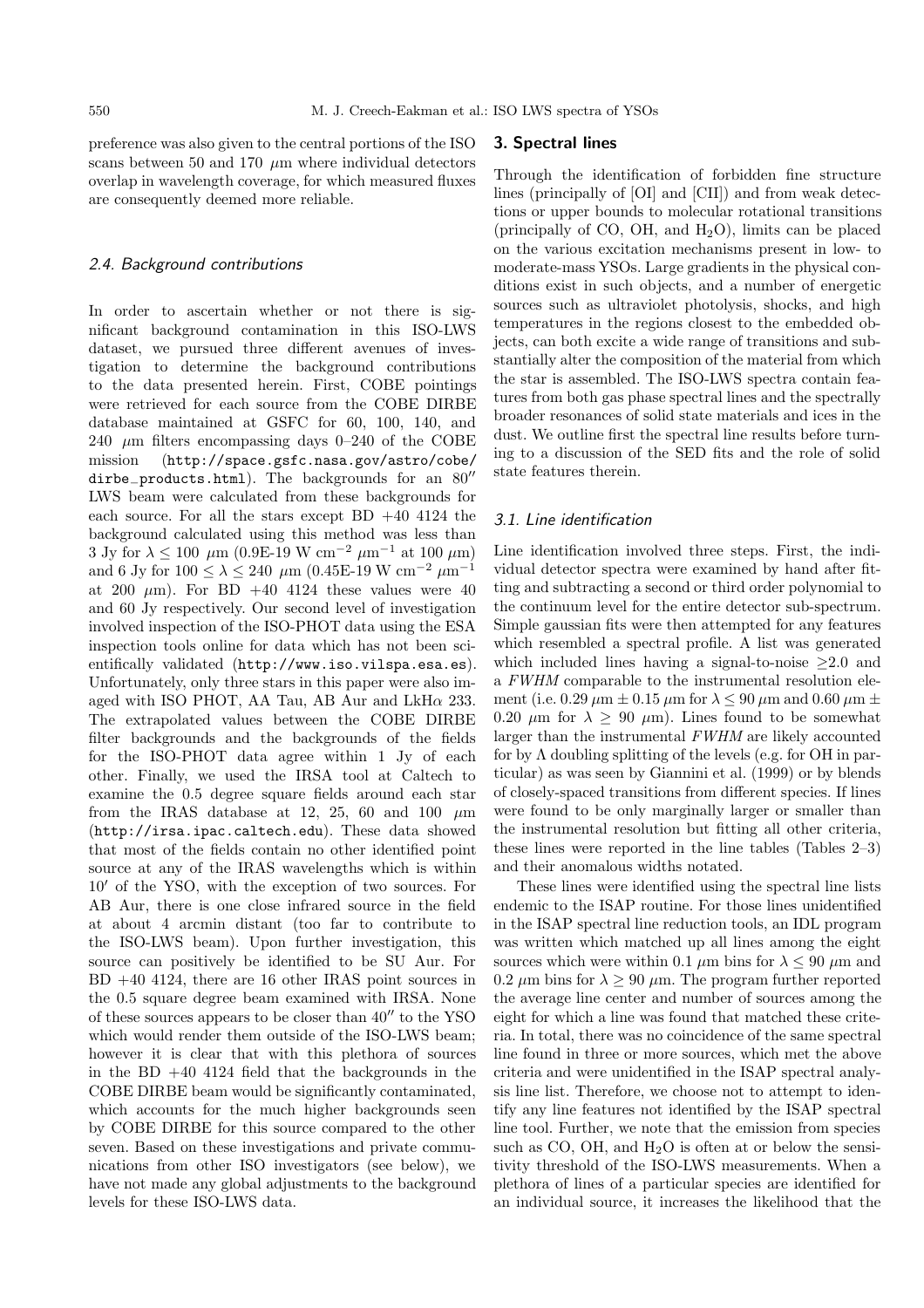| <b>Table 2.</b> Atomic and fine structure lines. |  |
|--------------------------------------------------|--|
|--------------------------------------------------|--|

| Star             | Line Center<br>$(\mu m)$ | (Base) Line Strength<br>(W $\rm cm^{-2} \times 10^{-19}$ ) | <b>Identified Species</b>     | Transition                                    | <b>Notes</b> |
|------------------|--------------------------|------------------------------------------------------------|-------------------------------|-----------------------------------------------|--------------|
| AA Tau           |                          |                                                            |                               |                                               |              |
|                  | 63.18                    | $\leq1.50$                                                 | [O <sub>I</sub> ]             | $(^3P_1-^3P_2)$                               | ${\bf e}$    |
|                  | $76.27 \pm 0.01$         | $0.61 \pm 0.08$                                            | $_{\rm HI}$                   | $(23-18)$                                     |              |
|                  | 145.52                   | $\leq 0.42$                                                | [O]                           | $(^3P_0-^3P_1)$                               | ${\bf e}$    |
|                  | $157.69 \pm 0.02$        | $1.13 \pm 0.10$                                            | [CII]                         | $(^{2}P_{3/2}-^{2}P_{1/2})$                   |              |
| GG Tau           |                          |                                                            |                               |                                               |              |
|                  | 63.18                    | $\leq1.29$                                                 | [O <sub>I</sub> ]             | $(^3P_1-^3P_2)$                               | ${\bf e}$    |
|                  | 145.52                   | $\leq 0.08$                                                | [O]                           | $({}^{3}P_{0} - {}^{3}P_{1})$                 | $\mathbf{e}$ |
|                  | $157.77 \pm 0.03$        | $0.59\,\pm\,0.09$                                          | [CII]                         | $(^2\mathrm{P}_{3/2}{}^{-2}\mathrm{P}_{1/2})$ |              |
| AB Aur           |                          |                                                            |                               |                                               |              |
|                  | $63.18 \pm 0.02$         | $1.04 \pm 0.26$                                            | [O <sub>I</sub> ]             | $(^3P_1-^3P_2)$                               |              |
|                  | 145.52                   | ${\leq}1.32$                                               | [O <sub>I</sub> ]             | $(^3P_0-^3P_1)$                               | ${\bf e}$    |
|                  | $157.77\,\pm\,0.02$      | $0.71 \pm 0.07$                                            | [CII]                         | $(^{2}P_{3/2}-^{2}P_{1/2})$                   |              |
| CQ Tau           |                          |                                                            |                               |                                               |              |
|                  | $60.41 \pm 0.02$         | $0.43 \pm 0.15$                                            | HeII                          | $(23-21)$                                     |              |
|                  | $63.18 \pm 0.01$         | $0.51 \pm 0.10$                                            | [O <sub>I</sub> ]             | $(^3P_1-^3P_2)$                               |              |
|                  | 145.52                   | $\leq 0.23$                                                | [O <sub>I</sub> ]             | $({}^{3}P_{0} {}^{3}P_{1})$                   | ${\bf e}$    |
|                  | $157.77 \pm 0.01$        | $1.73\,\pm\,0.07$                                          | [CII]                         | $(^{2}{\rm P}_{3/2}{}^{-2}{\rm P}_{1/2})$     |              |
| HD 36112         |                          |                                                            |                               |                                               |              |
|                  | 63.18                    | $\leq 2.16$                                                | [O <sub>I</sub> ]             | $(^3P_1-^3P_2)$                               | ${\bf e}$    |
|                  | $111.20 \pm 0.03$        | $0.21 \pm 0.06$                                            | HI                            | $(18-16)$                                     | $\rm{a}$     |
|                  | 145.52                   | $\leq 0.31$                                                | [O]                           | $(^3P_0-^3P_1)$                               | ${\bf e}$    |
|                  | $157.80\,\pm\,0.02$      | $1.08 \pm 0.10$                                            | [CII]                         | $(^{2}{\rm P}_{3/2}{}^{-2}{\rm P}_{1/2})$     |              |
| LkH $\alpha$ 233 |                          |                                                            |                               |                                               |              |
|                  | $60.42 \pm 0.02$         | $0.70 \pm 0.25$                                            | HeII                          | $(23-21)$                                     |              |
|                  | $63.20 \pm 0.01$         | $2.11 \pm 0.21$                                            | [O <sub>I</sub> ]             | $(^3P_1-^3P_2)$                               |              |
|                  | $95.03 \pm 0.10$         | $0.36 \pm 0.09$                                            | HI                            | $(20-17)$                                     | $\mathbf d$  |
|                  | $145.32 \pm 0.04$        | $0.44 \pm 0.58$                                            | [O <sub>I</sub> ]             | $({}^{3}P_{0} - {}^{3}P_{1})$                 | $\rm{c}$     |
|                  | $157.75 \pm 0.02$        | $4.63\,\pm\,0.20$                                          | [CII]                         | $(^{2}{\rm P}_{3/2}{}^{-2}{\rm P}_{1/2})$     |              |
| MWC 340(f)       |                          |                                                            |                               |                                               |              |
|                  | $51.81\,\pm\,0.02$       | $7.38\,\pm\,1.50$                                          | [OIII]                        | $(^3P_2-^3P_1)$                               |              |
|                  | $63.17 \pm 0.01$         | $67.35 \pm 3.51$                                           | [O <sub>I</sub> ]             | $(^3P_1-^3P_2)$                               |              |
|                  | $78.54\,\pm\,0.03$       | $4.98 \pm 1.07$                                            | HeII                          | $(25-23)$                                     | $\mathbf b$  |
|                  | $88.38 \pm 0.01$         | $8.50 \pm 0.84$                                            | [OIII]                        | $(^3P_1-^3P_0)$                               |              |
|                  | $121.86 \pm 0.04$        | $4.56 \pm 0.67$                                            | [NII]                         | $(^3P_1-^3P_2)$                               |              |
|                  | $145.51 \pm 0.02$        | $2.77 \pm 0.26$                                            | [O <sub>I</sub> ]             | $(^3{\rm P}_0- ^3{\rm P}_1)$                  |              |
|                  | $157.74 \,\pm\, 0.01$    | $57.00\,\pm\,0.86$                                         | [CII]                         | $(^{2}{\rm P}_{3/2}{}^{-2}{\rm P}_{1/2})$     |              |
|                  | $167.50 \pm 0.03$        | $1.19\,\pm\,0.21$                                          | HeII                          | $(25 - 24)$                                   |              |
| $\rm MWC$ $480$  |                          |                                                            |                               |                                               |              |
|                  | $49.64 \pm 0.06$         | $0.39\,\pm\,0.12$                                          | $\rm HI$                      | $(22-16)$                                     | ${\rm d}$    |
|                  | 63.18                    | $\leq 1.10$                                                | [OI]                          | $(^3P_1-^3P_2)$                               | ${\bf e}$    |
|                  | 145.52                   | $\leq 0.18$                                                | [O <sub>I</sub> ]             | $({}^{3}P_{0} - {}^{3}P_{1})$                 | ${\bf e}$    |
|                  | $157.78\,\pm\,0.02$      | $0.59 \pm 0.06$                                            | $\left[ \textrm{CII} \right]$ | $(^{2}P_{3/2}^{-2}P_{1/2})$                   |              |
|                  |                          |                                                            |                               |                                               |              |

 $a$  – Line FWHM marginally smaller than instrumental.

 $b$  – Line FWHM marginally larger than instrumental.

c – Distance between rest and observed wavelength for line marginally exceeds resolution element.

d – Measured signal-to-noise for line between 2.0 and 3.0.

e – No line identified at this position.  $3.0\sigma$  rms baseline flux reported in W cm<sup>-2</sup> $\mu$ m<sup>-1</sup>×10<sup>-19</sup>.

f - Comparison of the line strengths identified here which were in common with van den Ancker et al. (2000) show general agreement in strengths at 10% level or below. Note also that van den Ancker et al. attribute all the [CII] flux to background.

transitions we are detecting are veritable. The coincidence of transitions of molecular species is discussed below in the subsection on molecular transitions.

### 3.2. Fine-structure lines

As was found by Lorenzetti et al. (1999) in their ISO-LWS spectra of Herbig AeBe stars, the fine-structure lines of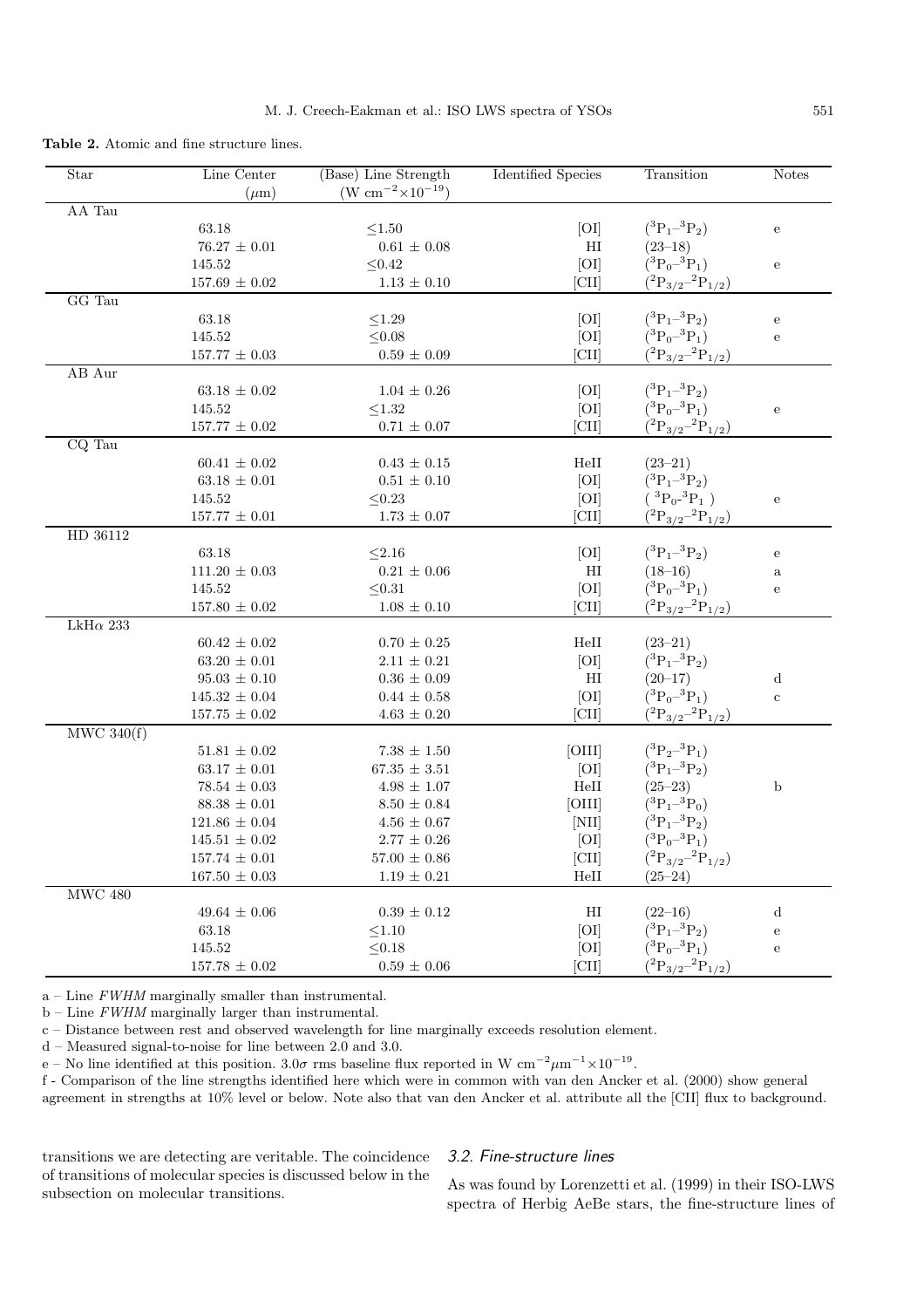| <b>Table 3.</b> Molecular lines. |  |  |
|----------------------------------|--|--|
|                                  |  |  |

| $\operatorname{Star}$ | Line Center       | (Base) Line Strength               | <b>Identified Species</b> | Transition            | <b>Notes</b> |
|-----------------------|-------------------|------------------------------------|---------------------------|-----------------------|--------------|
|                       | $(\mu m)$         | (W $\rm cm^{-2} \times 10^{-19}$ ) |                           |                       |              |
| AA Tau                |                   |                                    |                           |                       |              |
|                       | 108.07            | ${\leq}0.45$                       | $o-H2O$                   | $(2_{21}-1_{10})$     | $\mathbf b$  |
|                       | 119.33            | $\leq 0.36$                        | OH $_{3/2-3/2}$           | $(5/2^+, 2-3/2^-, 1)$ | $\mathbf b$  |
|                       |                   |                                    | OH $_{3/2-3/2}$           | $(5/2^+, 3-3/2^-, 2)$ | $\mathbf b$  |
|                       | 153.27            | ${\leq}0.27$                       | CO                        | $(17-16)$             | b            |
|                       | 174.63            | $\leq 0.60$                        | $o-H2O$                   | $(3_{03}-2_{12})$     | b            |
|                       | 179.53            | $\leq 0.60$                        | $o-H2O$                   | $(2_{12}-1_{01})$     | b            |
|                       | 186.00            | $\leq 1.10$                        | CO                        | $(14-13)$             | $\mathbf b$  |
| GG Tau                |                   |                                    |                           |                       |              |
|                       | 108.07            | ${\leq}0.31$                       | $o-H2O$                   | $(2_{21}-1_{10})$     | $\mathbf b$  |
|                       | 119.33            | $\leq 0.29$                        | OH $_{3/2-3/2}$           | $(5/2^+, 2-3/2^-, 1)$ | b            |
|                       |                   |                                    | OH $_{3/2-3/2}$           | $(5/2^+, 3-3/2^-, 2)$ | b            |
|                       | 153.27            | ${\leq}0.37$                       | $_{\rm CO}$               | $(17-16)$             | b            |
|                       | 174.63            | $\leq 0.68$                        | $o-H2O$                   | $(3_{03}-2_{12})$     | b            |
|                       | 179.53            | $\leq 0.69$                        | $o-H2O$                   | $(2_{12}-1_{01})$     | b            |
|                       | 186.00            | $\leq 0.68$                        | CO                        | $(14-13)$             | b            |
| $AB$ $\,\mathrm{Aur}$ |                   |                                    |                           |                       |              |
|                       | 108.07            | ${\le}1.93$                        | o- $H_2O$                 | $(2_{21}-1_{10})$     | b            |
|                       | 119.33            | $\leq 0.45$                        | OH $_{3/2-3/2}$           | $(5/2^+, 2-3/2^-, 1)$ | b            |
|                       |                   |                                    | OH $_{3/2-3/2}$           | $(5/2^+, 3-3/2^-, 2)$ | b            |
|                       | 153.27            | ${\leq}0.39$                       | CO                        | $(17 - 16)$           | b            |
|                       | 174.63            | $\leq 1.06$                        | $o-H2O$                   | $(3_{03}-2_{12})$     | b            |
|                       | 179.53            | ${\le}1.05$                        | $O-H2O$                   | $(2_{12}-1_{01})$     | b            |
|                       | 186.00            | ${\le}1.06$                        | CO                        | $(14-13)$             | b            |
| CQ Tau                |                   |                                    |                           |                       |              |
|                       | 108.07            | ${\leq}0.63$                       | $o-H2O$                   | $(2_{21}-1_{10})$     | $\mathbf b$  |
|                       | 119.33            | ${\leq}0.57$                       | OH $_{3/2-3/2}$           | $(5/2^+, 2-3/2^-, 1)$ | b            |
|                       |                   |                                    | OH $_{3/2-3/2}$           | $(5/2^+, 3-3/2^-, 2)$ | $\mathbf b$  |
|                       | 153.27            | ${\leq}0.15$                       | CO                        | $(17-16)$             | b            |
|                       | 174.63            | ${\leq}0.50$                       | $o-H2O$                   | $(3_{03}-2_{12})$     | $\mathbf b$  |
|                       | 179.53            | ${\leq}0.50$                       | $o-H2O$                   | $(2_{12}-1_{01})$     | b            |
|                       | 186.00            | $\leq1.80$                         | CO                        | $(14-13)$             | b            |
| HD 36112              |                   |                                    |                           |                       |              |
|                       | $108.28 \pm 0.08$ | $0.19 \pm 0.09$                    | $o-H2O$                   | $(2_{21}-1_{10})$     | $\rm{a}$     |
|                       | 119.33            | $\leq 0.36$                        | OH $_{3/2-3/2}$           | $(5/2^+, 2-3/2^-, 1)$ | $\mathbf b$  |
|                       |                   |                                    | OH $_{3/2-3/2}$           | $(5/2^+, 3-3/2^-, 2)$ | b            |
|                       | 153.27            | ${\leq}0.27$                       | CO                        | $(17-16)$             | b            |
|                       | 174.63            | $\leq 0.60$                        | $o-H2O$                   | $(3_{03}-2_{12})$     | $\mathbf b$  |
|                       | 179.53            | $\leq 0.60$                        | $o-H2O$                   | $(2_{12}-1_{01})$     | $\mathbf b$  |
|                       | 186.00            | $\leq 1.10$                        | CO                        | $(14-13)$             | $\mathbf b$  |
| LkH $\alpha$ 233      |                   |                                    |                           |                       |              |
|                       | 108.07            | ${\leq}0.50$                       | o- $\rm H_2O$             | $(2_{21}-1_{10})$     | $\rm b$      |
|                       | 119.33            | $\leq 0.30$                        | OH $_{3/2-3/2}$           | $(5/2^+, 2-3/2^-, 1)$ | b            |
|                       |                   |                                    | OH $3/2-3/2$              | $(5/2^+, 3-3/2^-, 2)$ | $\mathbf b$  |
|                       | 153.27            | ${\le}1.53$                        | CO                        | $(17-16)$             | $\mathbf b$  |
|                       | 174.63            | $\leq1.05$                         | $o-H2O$                   | $(3_{03}-2_{12})$     | $\mathbf b$  |
|                       | 179.53            | $\leq 0.63$                        | $o-H2O$                   | $(2_{12}-1_{01})$     | b            |
|                       | 186.00            | $\leq 0.68$                        | $\rm CO$                  | $(14-13)$             | b            |

[CII] 158  $\mu$ m and [OI] 63  $\mu$ m are generally the strongest and most evident lines in the YSOs spectra acquired here. Their relative line strengths can be used to determine the excitation mechanism for these species. Our sources were chosen to be isolated to the extent possible given the 80" ISO-LWS beam, and so off-pointings to determine background fluxes for [CII] were not obtained. Further investigation for evidence of background contamination was done using COBE DIRBE, ISO-PHOT data and IRAS data through the IRSA database tool, and we believe we can confidently claim that the YSOs presented in this paper are not significantly contaminated from background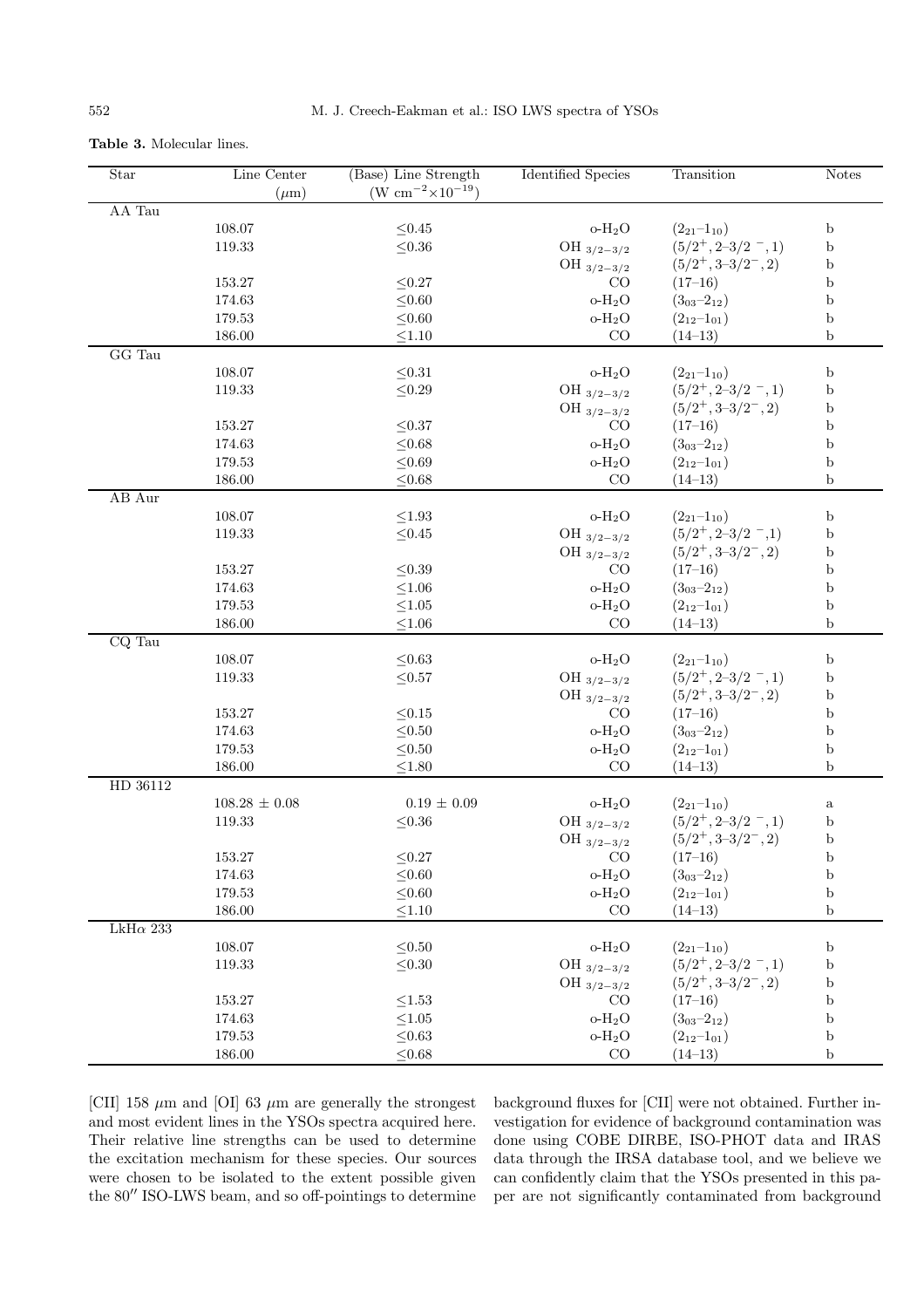|  | <b>Table 3. continued.</b> |
|--|----------------------------|
|--|----------------------------|

| Star                        | Line Center         | (Base) Line Strength               | <b>Identified Species</b> | Transition            | <b>Notes</b> |
|-----------------------------|---------------------|------------------------------------|---------------------------|-----------------------|--------------|
|                             | $(\mu m)$           | (W $\rm cm^{-2} \times 10^{-19}$ ) |                           |                       |              |
| MWC 340(c)                  |                     |                                    |                           |                       |              |
|                             | $77.092 \pm 0.028$  | $1.553 \pm 0.551$                  | CO                        | $(34 - 33)$           |              |
|                             | $90.124 \pm 0.060$  | $1.122 \pm 0.549$                  | $p-H_2O$                  | $(3_{22}-2_{11})$     | $\rm{a}$     |
|                             |                     |                                    | CO                        | $(29 - 28)$           |              |
|                             | $104.488 \pm 0.045$ | $2.057 \pm 0.637$                  | CO                        | $(25-24)$             |              |
|                             | 108.07              | < 2.70                             | $o-H_2O$                  | $(2_{21}-1_{10})$     | $\mathbf b$  |
|                             | $119.437 \pm 0.127$ | $3.665 \pm 1.053$                  | OH $_{3/2-3/2}$           | $(5/2^+, 2-3/2^-, 1)$ |              |
|                             |                     |                                    | OH $_{3/2-3/2}$           | $(5/2^+, 3-3/2^-, 2)$ |              |
|                             | $123.958 \pm 0.064$ | $1.014 \pm 0.525$                  | CO                        | $(21-20)$             | $\rm{a}$     |
|                             | $137.026 \pm 0.043$ | $1.858 \pm 0.353$                  | $C^{18}O$                 | $(20-19)$             |              |
|                             |                     |                                    | CO                        | $(19-18)$             |              |
|                             | 153.27              | < 1.10                             | CO                        | $(17-16)$             | $\mathbf b$  |
|                             | $162.883 \pm 0.028$ | $1.270 \pm 0.273$                  | CO                        | $(16-15)$             |              |
|                             | $173.611 \pm 0.039$ | $2.565 \pm 0.312$                  | CO                        | $(15-14)$             |              |
|                             |                     |                                    | $O-H2O$                   | $(3_{03}-2_{12})$     |              |
|                             | $179.413 \pm 0.046$ | $1.317 \pm 0.338$                  | $o-H2O$                   | $(2_{12}-1_{01})$     |              |
|                             | $185.926 \pm 0.044$ | $0.952 \pm 0.341$                  | CO                        | $(14-13)$             | $\rm{a}$     |
| $\overline{\text{MWC}}$ 480 |                     |                                    |                           |                       |              |
|                             | 108.07              | $\leq 0.47$                        | $o-H2O$                   | $(2_{21}-1_{10})$     | $\mathbf b$  |
|                             | 119.33              | ${\leq}0.18$                       | OH $_{3/2-3/2}$           | $(5/2^+, 2-3/2^-, 1)$ | b            |
|                             |                     |                                    | OH $_{3/2-3/2}$           | $(5/2^+, 3-3/2^-, 2)$ | $\mathbf b$  |
|                             | 153.27              | < 0.31                             | CO                        | $(17-16)$             | $\mathbf b$  |
|                             | 174.63              | ${\leq}0.73$                       | $o-H2O$                   | $(3_{03}-2_{12})$     | $\mathbf b$  |
|                             | 179.53              | < 0.73                             | $O-H2O$                   | $(2_{12}-1_{01})$     | $\mathbf b$  |
|                             | 186.00              | < 0.73                             | CO                        | $(14-13)$             | $\mathbf b$  |

a – Signal-to-noise for line between 2.0 and 3.0.

b – No line identified at this position.  $3.0\sigma$  rms baseline flux reported in W cm<sup>-2</sup>µm<sup>-1</sup>×10<sup>-19</sup>.

c – Comparison of the line strengths identified here which were in common with van den Ancker et al. (2000) (CO lines) show general agreement in strengths at 30% level.

emission (see Sect. 2.4). However, for the purposes of modelling we estimated the background contribution to the [CII] line strengths based on galactic models from COBE data using the following equation for the LWS beam (Bennett et al. 1994):

$$
F = 1.7 \times 10^{-20} \text{csc} |b| \tag{1}
$$

where F is in  $W \text{ cm}^{-2}$  and b is galactic latitude in degrees for sources where  $|b| \geq 15$  degrees. For sources within 15 degrees of the galactic plane, the ISO-LWS measurement at  $158 \mu m$  served as an upper limit on the emission from the [CII] line. We believe this method of estimating the background is justified because Bock et al. (1993) find a warm ionized medium contribution to be nearly a factor of 10 lower than the upper limit of [CII] emission found by Bennett et al. from the COBE data. These measurements taken together suggest that the cold neutral medium dominates over the warm ionized medium in background contributions to the [CII] line emission. Of course, such a subtraction scheme will not account for residual extended cloud material that is no longer associated with the YSO but contained within the LWS beam. Typical [C II] fluxes measured with the LWS for cold cirrus material range are  $(2-3)\times10^{-20}$  W cm<sup>-2</sup> (R. Stark, private communication), whereas off positions in Taurus give  $(5–6)\times10^{-20}$  W cm<sup>-2</sup> (D. Lorenzetti, private communication). Both values are below the measured fluxes for most of our sources.

In those cases where one or more of the above mentioned fine-structure lines were absent, the  $3\sigma$  rms of the flux level at the position of line center was used as an upper limit to determine the excitation mechanism. Table 4 summarizes the [CII] estimated line strengths used to constrain the excitation mechanisms for stars with  $|b| > 15$  degrees, while the spectra of the [CII] and [OI] lines are presented in Fig. 2. These line strengths are used below to examine the potential roles of ultraviolet versus shock excitation of these intense far-infrared emitters.

# 3.3. Modelling of Far-infrared Fine Structure **Transitions**

In Fig. 3 the observed line intensity ratios for four sources are superimposed on a grid of PDR models by Kaufman et al. (1999). Differences between the line intensity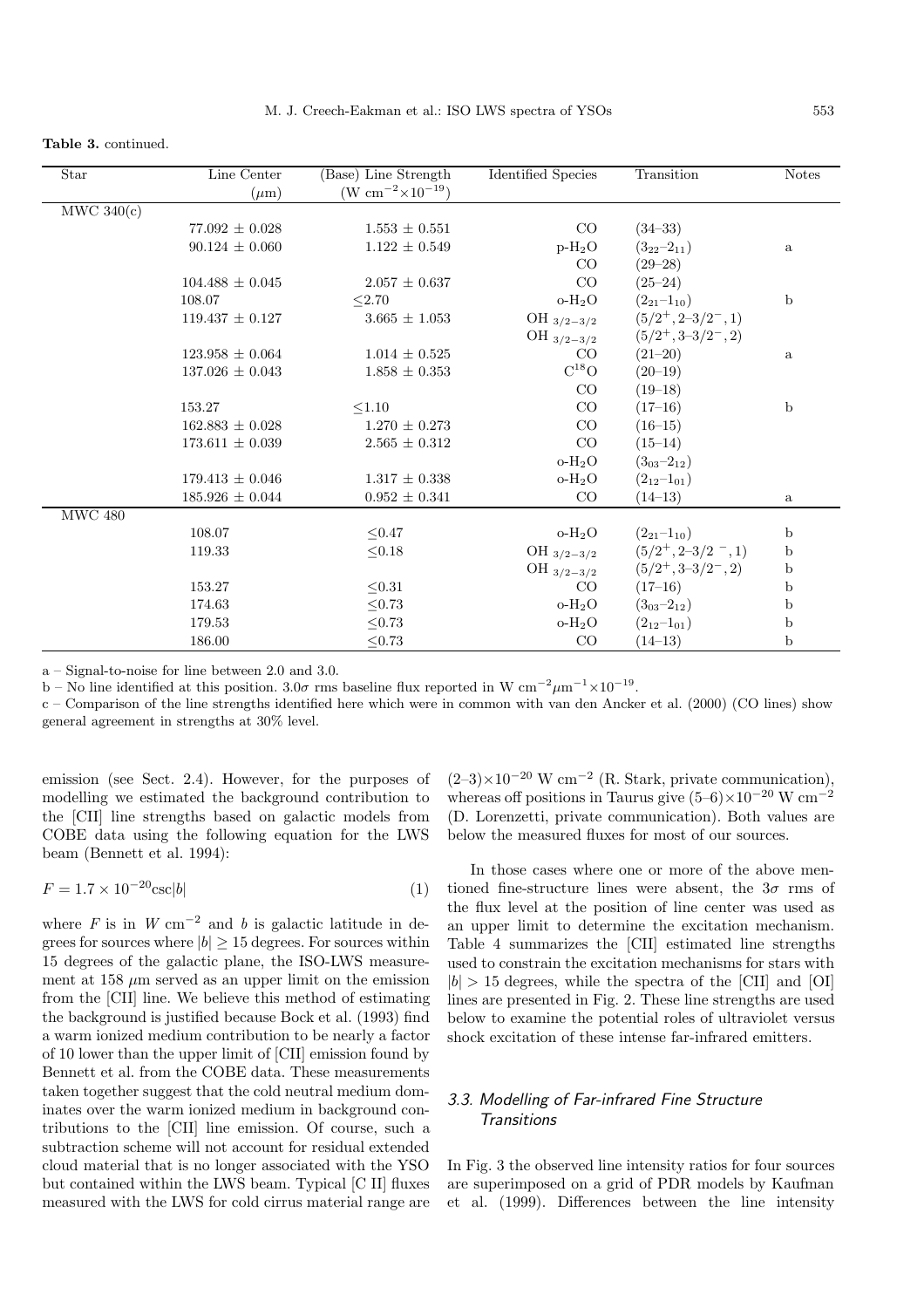| <b>Star</b>      | Gal. lat. | ISO-LWS [CII]                      | est. COBE (a)<br>[CII]             | [CII]<br>cor. value           | [CII]<br>upper limit (b)           |
|------------------|-----------|------------------------------------|------------------------------------|-------------------------------|------------------------------------|
|                  | $(\deg)$  | (W $\rm cm^{-2}{\times}10^{-19}$ ) | (W $\rm cm^{-2}{\times}10^{-19}$ ) | $(W cm^{-2} \times 10^{-19})$ | (W $\rm cm^{-2} \times 10^{-19}$ ) |
| AA Tau           | $-15.40$  | $1.13 \pm 0.10$                    | 0.64                               | $0.49 \pm 0.10$               | $\cdots$                           |
| GG Tau           | $-20.25$  | $0.59 \pm 0.09$                    | 0.49                               | $0.10 \pm 0.09$               | $\ddots$                           |
| AB Aur           | $-7.98$   | $0.71 \pm 0.07$                    | $\ddots$                           | $\ddotsc$                     | $\leq 0.71$                        |
| CQ Tau           | $-26.17$  | $1.73 \pm 0.07$                    | 0.39                               | $1.34 \pm 0.07$               | $\cdots$                           |
| HD 36112         | $-25.95$  | $1.08 \pm 0.01$                    | 0.39                               | $0.69 \pm 0.10$               | $\ddots$                           |
| LkH $\alpha$ 233 | $-15.14$  | $4.63 \pm 0.20$                    | 0.65                               | $3.98 \pm 0.20$               | $\ddotsc$                          |
| MWC 340          | $+2.77$   | $57.00 \pm 0.86$                   | $\cdots$                           | $\ddotsc$                     | < 57.00                            |
| MWC 480          | $-7.90$   | $0.59 \pm 0.06$                    | $\cdots$                           | $\cdots$                      | < 0.59                             |

**Table 4.** On-source estimated line strengths.

a – Based on Bennett et al. (1994).

b – For those stars for which we were unable to use Bennett et al.'s COBE estimation for the [CII] background, the ISO-LWS measurement serves as an upper limit to the [CII] flux.

predictions of Kaufman's and previous PDR models (e.g. Hollenbach et al. 1991; Wolfire et al. 1990) stem from the inclusion of heating due to the ejection of photoelectrons from PAHs and small dust grains, and from the use of lower carbon and oxygen abundances. It has been observationally shown that PAHs and dust are an essential part of the YSO environment (e.g. Dent et al. 1998; Hanner et al. 1998; Siebenmorgen et al. 2000). Kaufman et al. demonstrate that the addition of this heating source lowers the values of both density and radiation field flux derived, as compared to previous PDR models which do not include very small grains and PAHs.

Based on the predictions of shock models, we have ascertained the dominant excitation mechanism for the fine-structure lines seen in our sample to be that from stellar ultraviolet photons rather than shocks. Our conclusions are based on arguments similar to those found in Lorenzetti et al. (1999) and we direct the reader's attention there for a full discussion. In short, J-shock excitation, such as that modelled by Hollenbach & McKee (1989), can be ruled out, since such models predict line ratios of 30–200 for [OI]63/[OI]145 and 10<sup>1</sup>−<sup>4</sup> for [OI]63/[CII]158. Alternatively, the C-shock or "cool PDR" models of Draine et al. (1983) predict no substantial [CII] emission.

Figure 3 shows that the observed ratios for  $LkH\alpha$  233, CQ Tau, and to a lesser extent MWC 480 and AB Aur are not inconsistent with the PDR models for moderate intensities of the radiation field  $(G_{\rm o} < 10^4)$ , appropriate for the young Herbig Ae stars illuminating their environments. Similarly, comparison of the observed [O I] 63  $\mu$ m/[C II] 158  $\mu$ m flux ratios with Fig. 4 of Kaufman et al. (1999) points toward a high-density  $(>10^3 \text{cm}^{-3})$ , moderate  $G_0$  $(10^2-10^3)$  regime. Higher angular resolution observations are needed to separate the disk from the envelope emission. Some [C II] emission is predicted from the warm upper layers of disks, where CO can be photodissociated and C photoionized by the interstellar radiation field (e.g., Aikawa & Herbst 1999; Willacy & Langer 2000).

#### 3.4. Molecular transitions

In general, few or no molecular transitions were found that were deemed veritable in seven of the eight stars examined here. We believe this is due to the general unembedded nature of these sources, and the lack of sensitivity of ISO-LWS for these fainter sources in these relatively rapid scans. However, we do see a plethora of CO lines in the most deeply embedded object in this sample, MWC 340, all in agreement with van den Ancker et al. (2000) at the 30% level. These CO lines seen in the MWC 340 spectra originate in the warm, dense envelope surrounding the young star. In order to aid the astrophysical community in modelling the environments of YSOs, we report a  $3\sigma$  rms flux level at the line center positions for some astrophysically important transitions of CO,  $H_2O$  and OH (Table 3). It will be necessary in future missions to make these measurements using smaller beams if molecular lines are to be detected from the disks of these YSOs.

### **4. SED modelling**

### 4.1. Chiang & Goldreich models

Chiang & Goldreich (1997, hereafter CG97) compute spectral energy distributions (SEDs) of passive disks in radiative and hydrostatic balance with their central isolated stars. The passive disk divides naturally into two regions: a surface layer that contains dust grains directly exposed to central starlight, and a cooler interior that is encased and diffusively heated by the surface. Dust grains in the surface layer reradiate to space about half the stellar energy they absorb. The other half is emitted towards the midplane and regulates the temperature of the interior. The disk surface flares outward with increasing radius and it intercepts more stellar radiation than a flat disk would, especially at distances for which the height of the disk exceeds the stellar radius.

The models of Chiang et al. (2001, hereafter C01) improve upon those of CG97 by (1) accounting for a range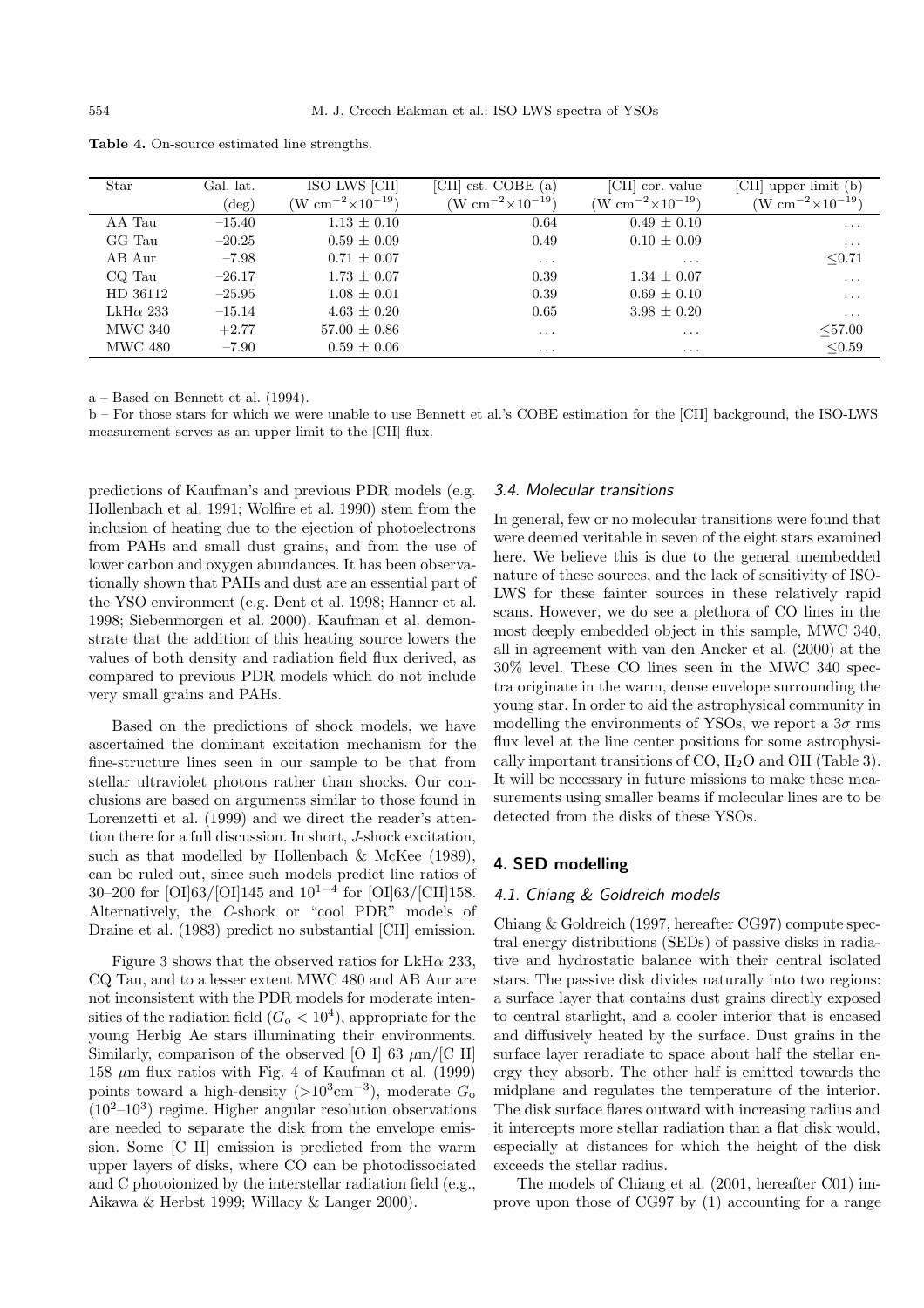

Fig. 2. Shown here are histogram plots of the three principal fine-structure lines used in the PDR modelling (63  $\mu$ m [OI], 145  $\mu$ m [OI] and 158  $\mu$ m [CII]) for the sources. In all cases, a constant has been subtracted from the data to render them on similar scales. However, no slope or fitted baseline has been used. Both fine-structure transitions of [OI] are evident in only a few sources. In cases where a line is not evident, the  $3\sigma$  baseline noise values are instead quoted in Table 2. While the 158  $\mu$ m line is clearly evident in all sources, its presence is not strictly indicative of [CII] transitions in the YSO environment itself. For the PDR modelling, a correction to this line strength is made based upon COBE data (see text for details).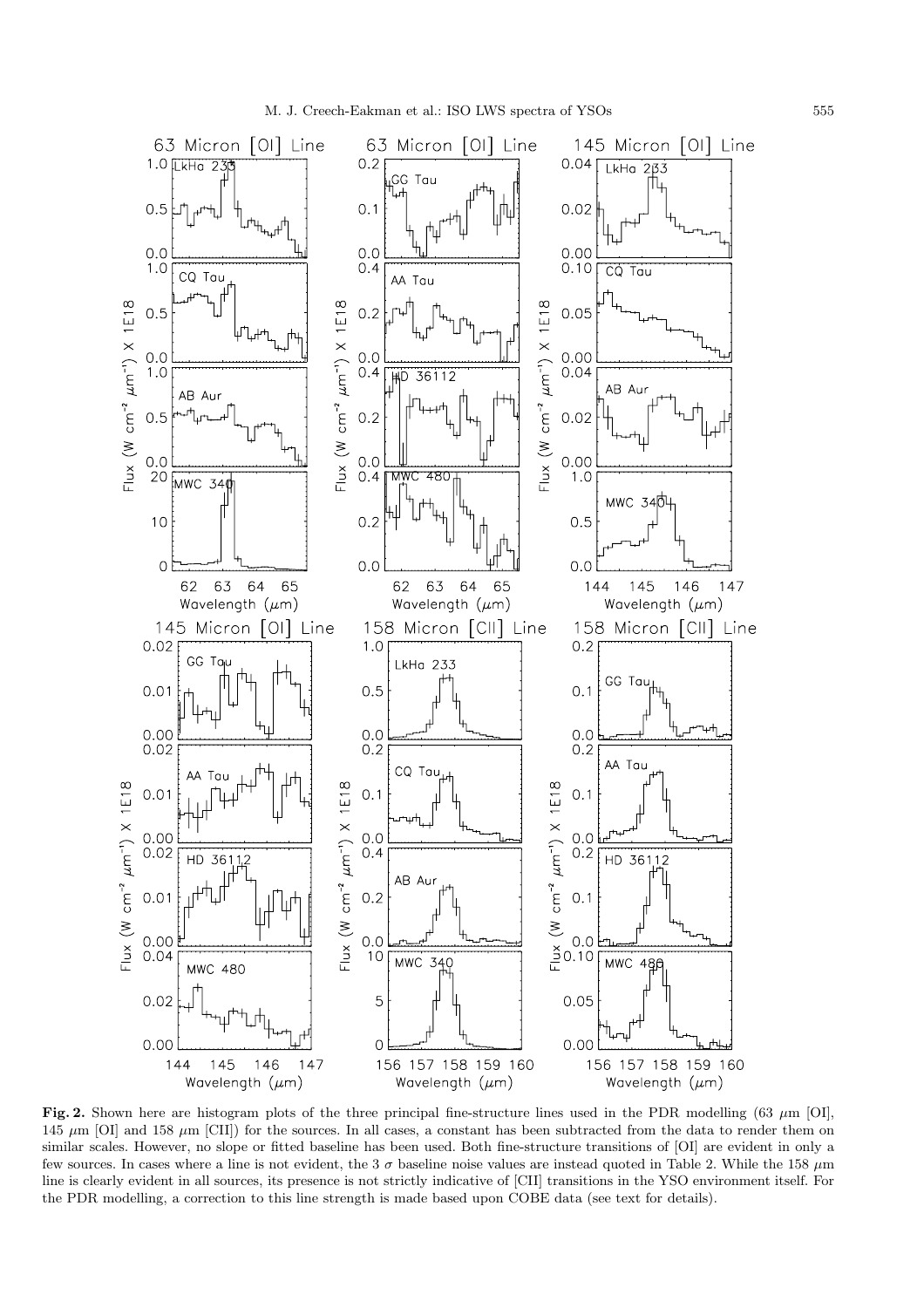

**Fig. 3.** Observed ratios of fine-structure lines plotted on the PDR Models of Kaufman et al. (1999). One-sigma error bars are included, and arrows to indicate uncertainties when a line was not identified at the  $3\sigma$  level.

of particle sizes, (2) employing laboratory-based optical constants of water ice, olivine, and iron to compute the emissive properties and temperatures of disk grains, and (3) solving numerically the equations of radiative and hydrostatic equilibrium under the 2-layer approximation of CG97. These improvements are motivated largely by the new high-resolution ISO data presented herein.

We employ the flared, passive disk models of C01 to fit ISO-LWS observations of the subset of eligible systems in our sample: objects that are (1) not known binaries or known to be confused in the arcminute-sized ISO beam, and (2) not known to drive jets or to be surrounded by large (>∼500 AU-scale) nebulosities that are better described by spherical envelopes rather than flattened disks. In order of increasing stellar effective temperature, the eligible stars are AA Tau, CQ Tau (HD 36910), HD 36112 (MWC 758), and MWC 480 (HD 31648). Note that we have omitted AB Aur from this list; this system contains a tenuous, large-scale envelope which has been argued to substantially heat an embedded circumstellar disk (Miroshnichenko et al. 1999; Grady et al. 1999). We further note that Bouwman et al. (2000) argue for two distinct temperature distribution regions in this system to explain its SED. These fitted model spectra are meant only to be illustrative and to enable a first-order description of the nature of these sources.

We refer the reader to CG97 and C01 for a more pedagogical exposition of the input parameters and physics underlying their models. C01 also contains some comparitive discussions regarding other models in the literature. Here we simply outline the principal ingredients of the new C01 models that are not contained in CG97. Where local dust temperatures (=gas temperatures) fall

below  $T_{\text{sub}}^{\text{ice}} \approx 150 \,\text{K}$ , the grains are taken to be spheres of amorphous olivine mantled with water ice. For simplicity, the thickness of the water ice mantle relative to the radius of the olivine core is held constant. Where local temperatures fall between  $T_{\text{sub}}^{\text{ice}}$  and  $T_{\text{sub}}^{\text{sil}} \approx 1500 \,\text{K}$ , only the pure olivine cores are assumed to remain. In innermost disk regions where local temperatures fall between  $T^{\text{sil}}_{\text{sub}}$ and  $T_{\rm sub}^{\rm iron} \approx 2000$  K, the grains are taken to be spheres of metallic iron.

The iron or silicate cores in the disk surface s (interior i) possess a power law distribution of radii  $r$  between  $r_{\min}$  and  $r_{\max,s}$  ( $r_{\max,i}$ ):

$$
dN \propto r^{-q_{i(s)}} dr,
$$
 (2)

where  $dN$  is the number density of grains having radii between r and r+dr. In practice,  $r_{\min}$  is fixed at  $10^{-2} \mu m$ , while  $r_{\text{max,i}}$ ,  $r_{\text{max,s}}$ ,  $q_i$ , and  $q_s$  are free to vary. Generally  $r_{\text{max}}$ ,  $\epsilon$   $r_{\text{max}}$ ; since large grains tend to settle quickly out of tenuous surface layers (see Sect. 3.3 of CG97). All of the cosmically abundant iron is assumed to be locked within grains. Following Pollack et al. (1994), we take 50% of the cosmically abundant oxygen to be locked in  $H_2O$  ice. Together, these assumptions yield a fractional thickness,  $\Delta r/r$ , for the water ice mantle equal to 0.5.

Optical constants for amorphous olivine are obtained from the University of Jena Database (http://www.astro.uni-jena.de; see also Jäger et al. 1994). Longward of  $500 \,\mu m$  where such data for silicates are not available, the complex refractive index  $(n + ik)$  for glassy olivine is extrapolated such that  $n(\lambda \geq 500 \,\mu\text{m}) = n(500 \,\mu\text{m})$  and  $k(\lambda \geq 500 \,\mu\text{m}) = k (500 \,\mu\text{m}) \left(\frac{\lambda}{500 \,\mu\text{m}}\right)$  $\big)^{-1.01}$ . Optical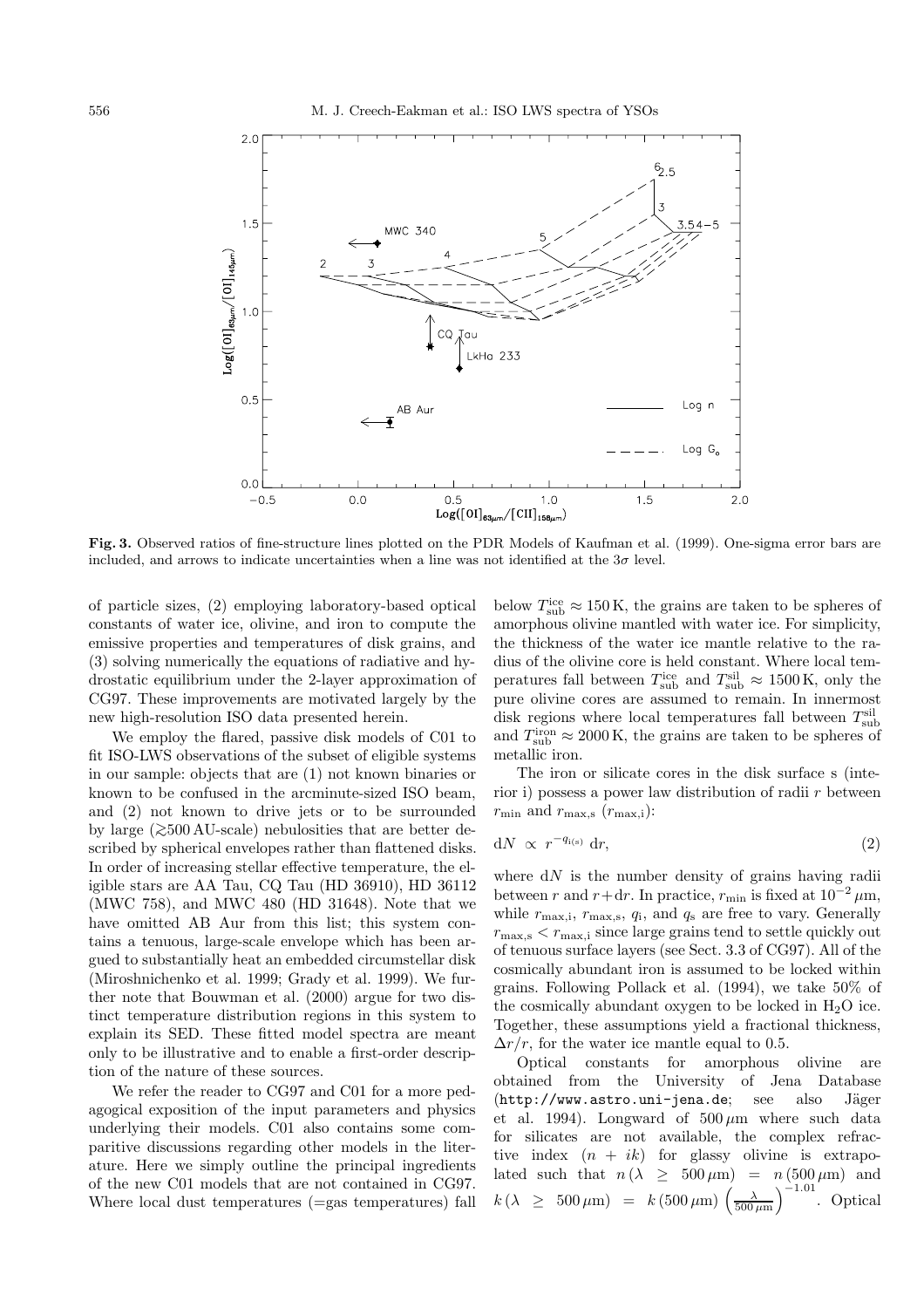

**Fig. 4.** C01 passive disk model fitted to CQ Tau with and without ice. The dot-dashed line indicates the stellar contribution, the dashed line the contribution from the disk interior, and the dotted line the contribution from the irradiated disk surface. The solid line denotes the total SED. The heavier solid line (from 43 to 195  $\mu$ m) is our ISO-LWS spectrum. Open circles represent ground and space-based archival data. The inset plot with linear ordinate magnifies the spectral region spanned by ISO LWS. We note that not only are the emission feaures in the ISO-LWS data not reproduced without the inclusion of ice, but the entire mm-wave continuum fails to be modelled by pure silicate grains alone. See text for full discussion.

constants for pure crystalline  $H_2O$  ice are taken from the NASA ftp site (ftp:climate.gsfc.nasa.gov/pub/ wiscombe/Refrac Index/ICE/; see also Warren 1984). Optical constants for metallic Fe are obtained from Pollack et al. (1994).

Central stars are modelled as blackbodies whose effective temperatures and radii are taken from the literature; references are provided in footnote (a) to Table 5. Visual extinctions range from  $A_V = 0.3$  mag (MWC 480) to 1.6 mag (CQ Tau). These modest values imply that the central stars are not significantly occulted by the flared outer edges of their disks and that the simplifying assumption of a face-on viewing geometry is adequate for computation of the SEDs. As demonstrated by Chiang & Goldreich (1999), the SED varies negligibly with inclination over viewing angles for which the flared disk does not occult the central star because the infrared fluxes emerge mainly from optically thin surface layers while the

mm-wave emission originates mostly from the optically thin interior.

#### 4.2. Model fits

### 4.2.1. Continuum

Observed and theoretical SEDs are compared in Figs. 4–5. For each source, a model SED is fitted to the ISO-LWS scan, millimeter wavelength fluxes, and  $\sim$ 5–25 µm photometric data. Meanings and values of fitted parameters are listed in Table 5, and are used henceforth without explanation.

For all stars in the sample, agreement between the theoretical continuum and the observed ISO-LWS continuum is often good to well within a factor of 2. The bulk of the flux at ISO-LWS wavelengths emerges from the cooler, diffusively heated disk interior at large radius.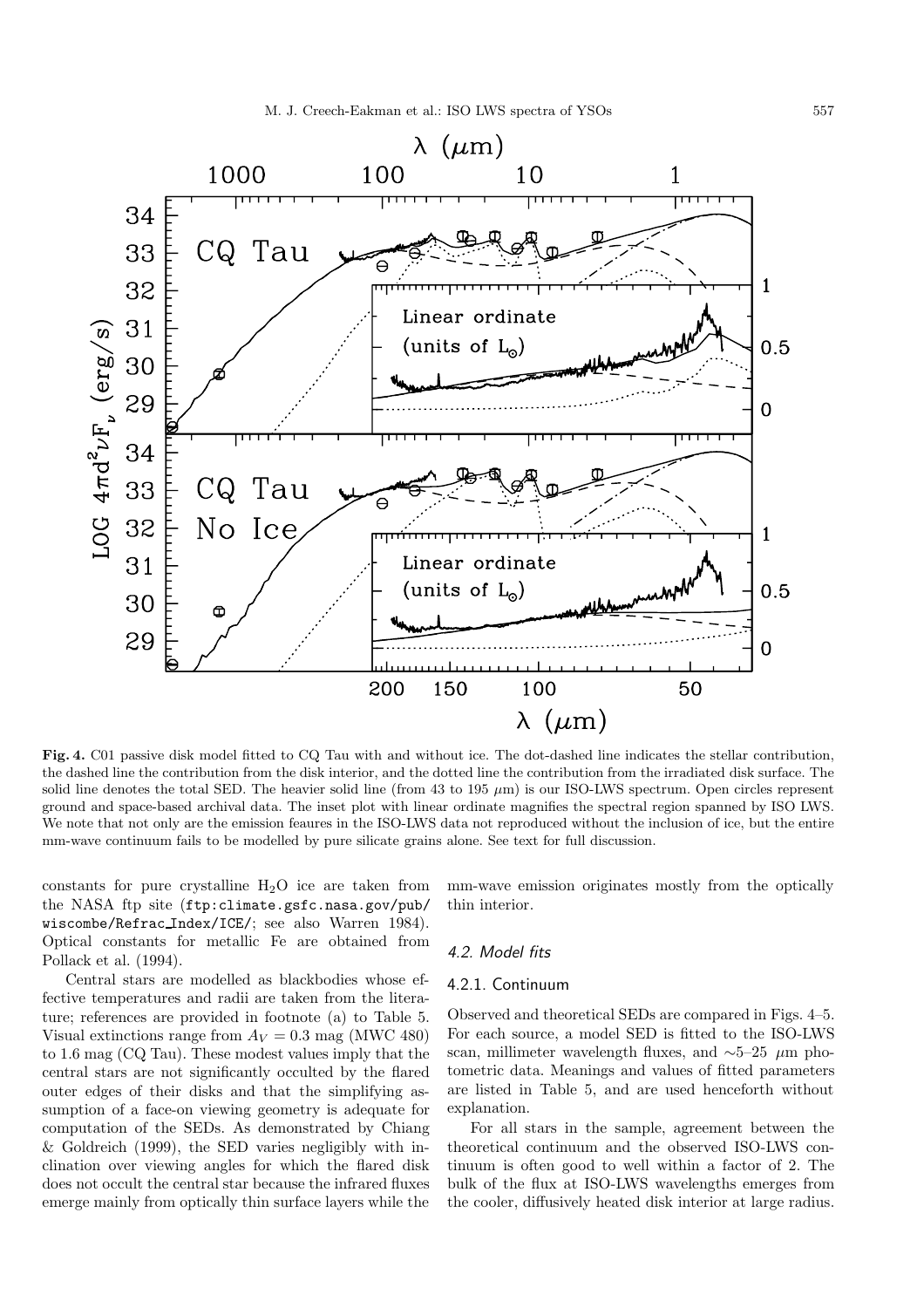| Parameter                                                | Meaning                                                     | MWC 480        | HD 36112    | CQ Tau    | AA Tau      |
|----------------------------------------------------------|-------------------------------------------------------------|----------------|-------------|-----------|-------------|
| $T_{*}$ (K)                                              | Stellar effective temperature <sup>b</sup>                  | 8890           | 8465        | 7130      | 4000        |
| $R_*(R_{\odot})$                                         | Stellar blackbody radius <sup><math>b</math></sup>          | 2.1            | 2.1         | 1.9       | 2.1         |
| $M_*(M_{\odot})$                                         | Stellar mass <sup>b</sup>                                   | 2.3            | 2.2         | 1.7       | 0.67        |
| $d$ (pc)                                                 | Source distance <sup>b</sup>                                | 140            | 150         | 150       | 140         |
| $\Sigma_0 = \Sigma a_{\rm AII}^{3/2} (g \, \rm cm^{-2})$ | Disk surface density <sup>c</sup> at 1 AU                   | 8000           | 1000        | 3000      | 1500        |
| $a_o(10^4 R_*)$ [AU]                                     | Outer disk truncation radius <sup><math>c</math></sup>      | $1.1 \; [100]$ | $2.5$ [250] | 2.8 [250] | $2.6$ [250] |
| H/h                                                      | Height of visible photosphere in scale heights <sup>d</sup> | 1.7            | $1.5\,$     | 4.7       | 3.8         |
| $q_i$                                                    | Grain size index $\epsilon$ in interior                     | 2.8            | 3.5         | 3.0       | 3.5         |
| $r_{max,i}$ ( $\mu$ m)                                   | Maximum grain size $^c$ in interior                         | 1000           | 1000        | 1000      | 1000        |
| $M_{\rm DISK}(M_{\odot})$                                | Total disk mass <sup><math>e</math></sup> (gas and dust)    | 0.11           | 0.02        | 0.07      | 0.03        |
| $H(a_{o})/a_{o}$                                         | Maximum disk aspect ratio $^e$                              | 0.13           | 0.16        | 0.54      | 0.58        |

Table 5. Model parameters<sup>a</sup>.

<sup>a</sup> For all sources, we fix  $q_s = 3.5$  (grain size index in surface),  $r_{\text{max,s}} = 1 \,\mu\text{m}$  (maximum grain size in surface), and  $a_i = 2 R_*$ (inner disk truncation radius). See C01 for rationale.

<sup>b</sup> Stellar parameters and distances of Herbig AeBe stars are taken from Mannings & Sargent (1997). For T Tauri star AA Tau, stellar parameters are taken from Beckwith et al. (1990).

<sup>c</sup> The continuum SED is largely degenerate with respect to simultaneous changes in  $\Sigma_0$ ,  $r_{\text{max,i}}$ ,  $q_i$ , and  $a_0$ . The values shown here are not uniquely constrained. See C01 for discussion.

<sup>d</sup> This is the one disk parameter which appears most uniquely constrained by the SED alone. Values less than 4–5 imply significant vertical settling of photospheric dust grains.

<sup>e</sup> Total masses and maximum aspect ratios of fitted disks are derived quantities and not input parameters. As discussed in C01, the total disk mass depends sensitively on the a priori unknown millimeter-wave opacity and could vary by an order of magnitude.

Depending upon the source, the luminosity emerging at ISO-LWS wavelengths equals  $\sim$ 1–10% of  $L_{*}$  (central stellar luminosity). Passive, flared disks account naturally for the magnitude of this far-infrared luminosity. As shown in CG97,

$$
4\pi d^2 \nu F_\nu \sim \left[ \left( \frac{\mathrm{d}\ln H}{\mathrm{d}\ln a} - 1 \right) \frac{H}{a} + \frac{R_*}{a} \right] \frac{L_*}{2}
$$
 (3)

where  $H$  is the vertical height of the visible photosphere above the disk midplane, a is the radial distance to the disk rotation axis in cylindrical coordinates, and all other variables have their usual meaning. We note that the quantity in square brackets equals the angle at which central stellar radiation strikes the visible photosphere of the disk, as measured from the tangent plane of the disk surface. At ISO-LWS wavelengths, this incident grazing angle is to be evaluated near the outer truncation radius of the disk,  $a \approx a_{\rm o} \approx O(10^4 R_{\ast})$ . The fitted outer truncation radii listed in Table 5 are in accord with upper limits set by Mannings & Sargent (1997) and Dutrey et al. (1996) using interferometric imaging at  $\lambda = 2.7$  mm. Typically, the curvature of the disk surface is such that  $d \ln H/d \ln a - 1 \approx 0.2$  (CG97, C01) and the maximum aspect ratio of the disk is  $H/a<sub>o</sub> \approx 0.3$  (see Table 5). Inserting these values into Eq. (3), we find that  $4\pi d^2 \nu F_\nu \sim$ 0.03  $L_*$ , in order-of-magnitude agreement with the observed ISO continuum. If the passive disk were modelled (in neglect of hydrostatic balance) as infinitesimally flat or as a wedge (constant opening angle), the grazing angle reduces to  $R_*/a_0 \approx O(10^{-4})$ , and predicted fluxes would be too low compared to observations by about 2 orders of magnitude. Hydrostatic flaring ensures that the disk intercepts sufficient stellar radiation to explain the magnitude of the ISO-LWS fluxes.

Note that for MWC 480, HD 36112 and AA Tau (cf. Table 5), the number of gas scale heights that the visible photosphere sits above the disk midplane,  $H/h$ , is set to values less than 4. If gas and dust were well-mixed in interstellar proportions, then  $H/h \approx 4$ –5 (CG97). Lower values correspond to more flattened disks and are required for fits to these stars so that model SEDs do not exceed the observed fluxes. Such low values for  $H/h$  may indicate downward gravitational settling of photospheric, superheated dust through the uppermost, tenuous gas layers. However, recent papers also suggest that these low  $H/h$ values could also be explained by a disk rim (Natta et al. 2001; Dullemond et al. 2001). In a quiescent nebula, the timescale for a dust grain of size  $r$  and mass density  $\rho_{\rm p} = 2 \,\text{g cm}^{-3}$  to settle from height  $z = 4h$  to  $z = 1h$  is

$$
t_{\text{settle}} \approx 0.1 \frac{\Sigma}{\rho_{\text{p}} r \Omega} \approx 10^5 \left( \frac{0.1 \,\mu\text{m}}{r} \right) \times \left( \frac{\Sigma_0}{300 \,\text{g cm}^{-2}} \right) \left( \frac{2 \, M_\odot}{M_*} \right)^{1/2} \text{yr},\tag{4}
$$

where  $\Omega$  is the local orbital angular frequency of disk material. The settling time for a disk with our assumed surface density profile is independent of a and well within the estimated Myr ages of these stars. The actual amount of settling also depends upon the unknown degree of turbulence and vertical circulation in nebular gas. As a final note, it is important to point out that for the weakest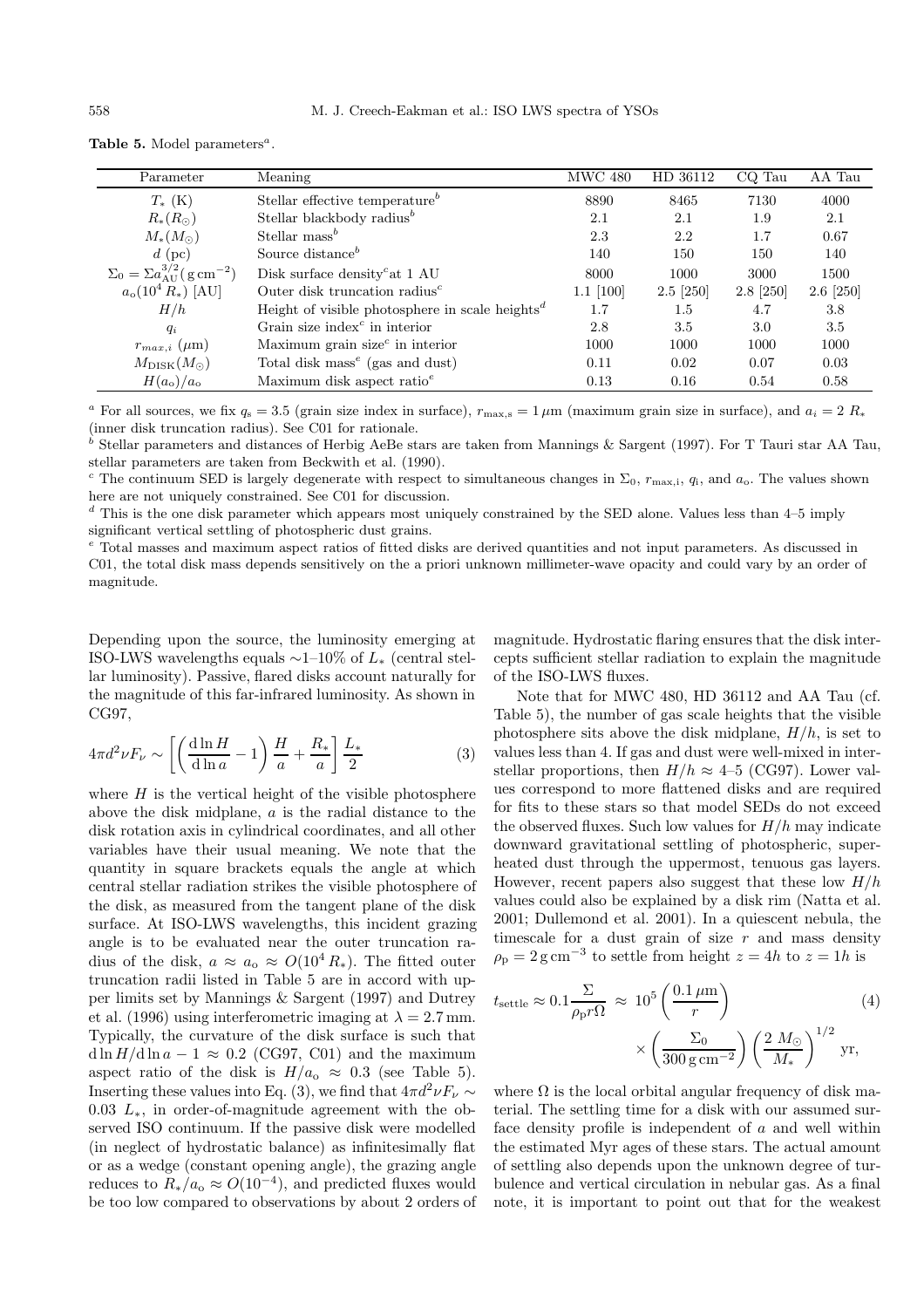sources, such as AA Tau, it is possible to have additional emission in the beam longward of 150  $\mu$ m due to cirrus emission, and that this too can change the apparent farinfrared SED.

# 4.2.2. Solid state features from water ice and crystalline silicates

Passive disks exhibit infrared emission features associated with dust grain resonances. Solid state emission features arise from line-of-sight material which is optically thin in the adjacent continuum. Such material can originate from superheated surface layers and/or the optically thin disk interior.

Longward of  $\sim$ 40  $\mu$ m, optically active modes of vibration in crystalline water ice (or crystalline silicates) are "intermolecular translational" or "intermolecular librational", involving collective movement of molecules or a unit cell with respect to other molecules/unit cells in the lattice. These modes are more sensitive to the presence of chemical impurities and to long-range order in the solid than fundamental O–H and O–H–O stretching and bending modes at shorter wavelengths. As noted in Sect. 4.1, intermolecular modes provide important evidence for the annealing of amorphous interstellar silicates and ices in the high density/high temperature disk environment, and may provide clues as to how grains formed in the ISM are transformed into the materials prevalent in the early solar nebula. Translational modes in pure, ordinary hexagonal H<sub>2</sub>O ice (type Ih) lie at ~45, 62, 100, and 154 µm (Bertie et al. 1969, see their Figs. 4 and 11).

The coolest stars in our subsample, AA Tau and CQ Tau, evince solid state emission features in their ISO-LWS scans associated with water ice. In CQ Tau (Fig. 4), we identify the strongest peak at  $46.5 \,\mu m$  with the translational mode in water ice having the highest oscillator strength. We take this same resonance to be partly responsible for the sharp rise in flux shortward of  $50 \,\mu\text{m}$  in AA Tau (Fig. 5). Though more noisy, the lattice mode at  $62 \mu m$  may also be in emission in both stars. Water ice emission at these wavelengths arises largely from icy grains in superheated surface layers located at outermost disk radii ( $a \ge 100 \text{ AU}$ ). For both CQ Tau and  $\Lambda \Lambda$  Tau the disk interior at LWS wavelengths is optically AA Tau, the disk interior at LWS wavelengths is optically thick and contributes only a featureless continuum.

To highlight the need for water ice in fitting the SED of CQ Tau, we attempt to fit a second disk model without water ice to the observed spectrum in Fig. 4. The fit is clearly much poorer if water ice does not coat the grains; not only are emission features in the ISO LWS data not reproduced, but the entire millimeter-wave continuum fails to be modelled by pure silicate grains alone. The fit in Fig. 4 is the best of many trial fits, and corresponds to a 0.20  $M_{\rm sol}$  disk; we could increase the disk mass further to try to achieve a better match to the millimeter-wave continuum (while still failing to fit the ISO-LWS scan), but such a disk would be gravitationally unstable. We also

find that no satisfactory fit can be obtained by varying the grain size distribution. Thus, we consider the interpretation that water ice coats the grains in CQ Tau to be secure.

The hotter stars, HD 36112 and MWC 480, do not evince water ice emission at  $46 \mu m$ . This may simply reflect decreasing amounts of water ice in the disk surface with increasing stellar/disk temperatures. The ice condensation boundary in the optically thin disk surface moves outward approximately as  $T_*^3$  (C01). It is tempting to identify ice emission bands at  $62 \mu m$  for these two stars, but then the absence of the  $45 \mu m$  band, which possesses the higher oscillator strength, becomes problematic.

Our fits to the ISO-LWS spectra clearly require improvement. Accurate reproduction of translational water ice bands is hampered by a number of entangled difficulties, including (1) uncertainties in the photospheric abundances of water relative to silicates; (2) how ice is distributed with particle size; (3) the probable presence of impurities in water ice that can shift band positions and widths; (4) incompleteness of laboratory data for the optical constants of a cosmic mixture of ices in various allotropic states at wavelengths longward of 100  $\mu$ m; and (5) possibility of instrumental error. We refer the reader to C01 for a complete discussion of issues 1–4.

With regards to point (5) above, known filter leaks, caused by near-infrared radiation contaminating the higher order wavebands of LWS, generate spurious emission features of widths  $1.8-4.3 \mu m$  at 53.6, 105.1, 109.3, and possibly 51 and 57  $\mu$ m in spectra of sources brighter than  $H = 2.2$  mag<sup>2</sup>. While none of the sources presented herein meet the criteria outlined in the ISO-LWS report on the near-infrared leak, it is worth noting that some spectral features may be artificial.

Silicate emission bands from the asymmetric Si–O stretching mode at 10  $\mu$ m appear in CQ Tau, HD 36112 and MWC 480 in the literature; there are no observations of AA Tau with which to determine the presence/absence of such a feature. These bands are naturally modelled as emission from optically thin, superheated disk atmospheres. In MWC 480, the  $10 \mu m$  resonance appears as a resolved emission line in spectra from the Kuiper Airborne Observatory (Sitko et al. 1999 their Fig. 1). Its shape is imperfectly fitted by our model, indicating that actual surface layer silicates in this source have allotropic states (crystalline vs. amorphous) and compositions (pyroxene vs. olivine, and Fe:Mg ratios) slightly different from the amorphous  $MgFeSiO<sub>4</sub>$  that we employ.

Evidence for crystalline silicates may also exist in the ISO-LWS scans. In Mg-rich silicates, such as forsterite or natural olivine, modes are predominantly translational longward of  $\sim$ 25 µm (Jäger et al. 1998). A broad emission feature at 80  $\mu$ m is present in scans of AA Tau, MWC 480, and possibly CQ Tau and HD 36112. No resonance is measured at 80  $\mu$ m for the crystalline

<sup>2</sup> See http://www.iso.vilspa.esa.es/notes/ lws 0197.html for complete details.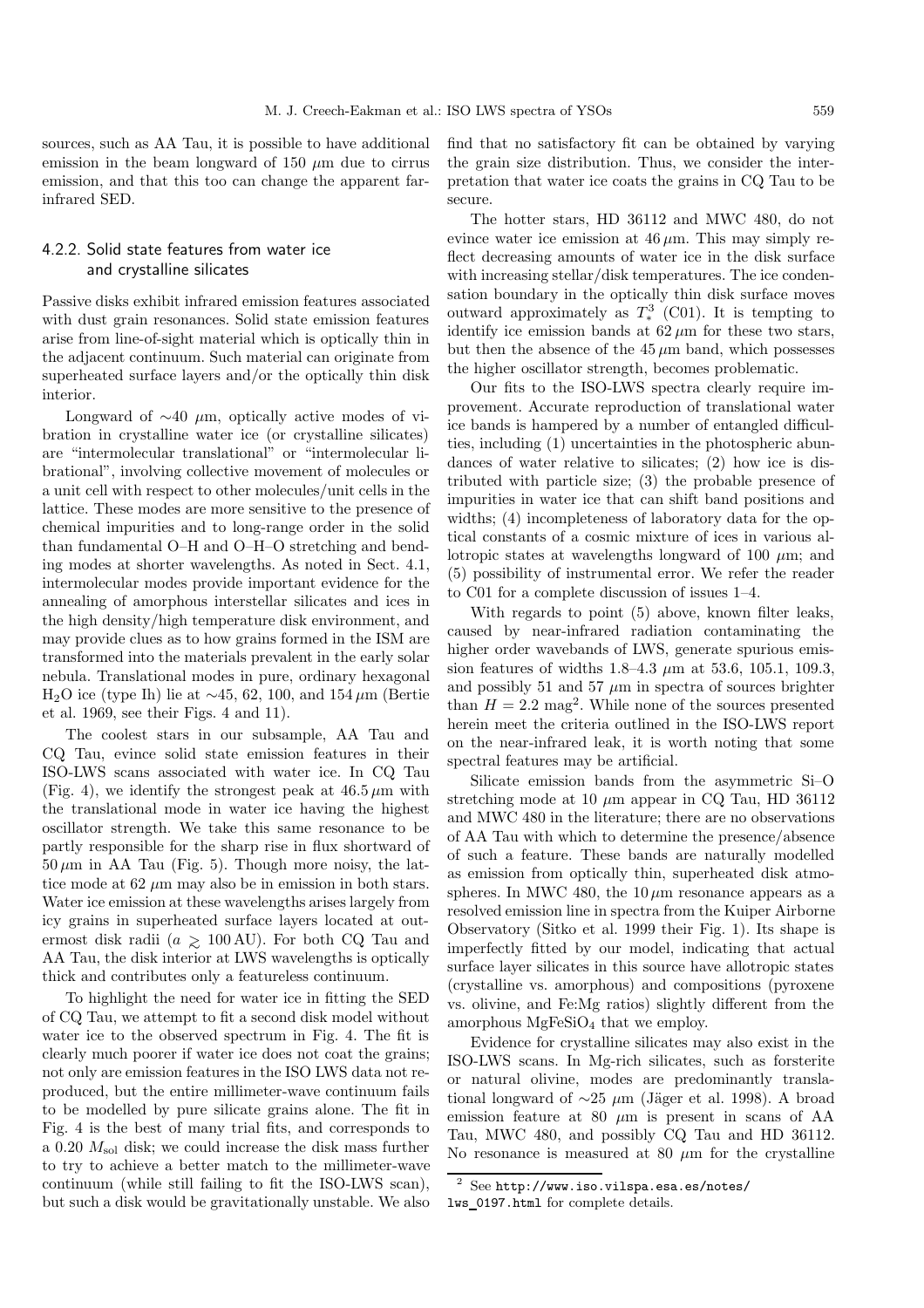

**Fig. 5.** Chiang et al. (2001) passive disk model (with ice) fitted to data for AA Tau, MWC 480 and HD 36112. See caption for Fig. 4.

silicates examined by Jäger et al. (1998). However, these authors also show that peak positions of a given vibrational mode shift towards longer wavelengths with increasing iron-to-magnesium content (higher effective vibrating masses). We propose that the 80  $\mu$ m feature is caused by a translational mode in a crystalline silicate having an Fe/Mg ratio intermediate between that of natural olivine  $(Mg_{1.96}Fe_{0.04}SiO_4)$  and natural hortonolite  $(Mg_{1.1}Fe_{0.9}SiO_4)$  (Jäger et al. 1998, see their Table 3). If this is the case, we would expect another silicate translational mode to appear in emission near 51  $\mu$ m; indeed, such an emission feature does appear in ISO scans of AA Tau, MWC 480, and HD 36112. An unidentified, solidstate emission feature is present at  $109 \,\mu m$  in the AA Tau spectrum. We speculate that it may also arise from translational modes in crystalline silicates. (Although we do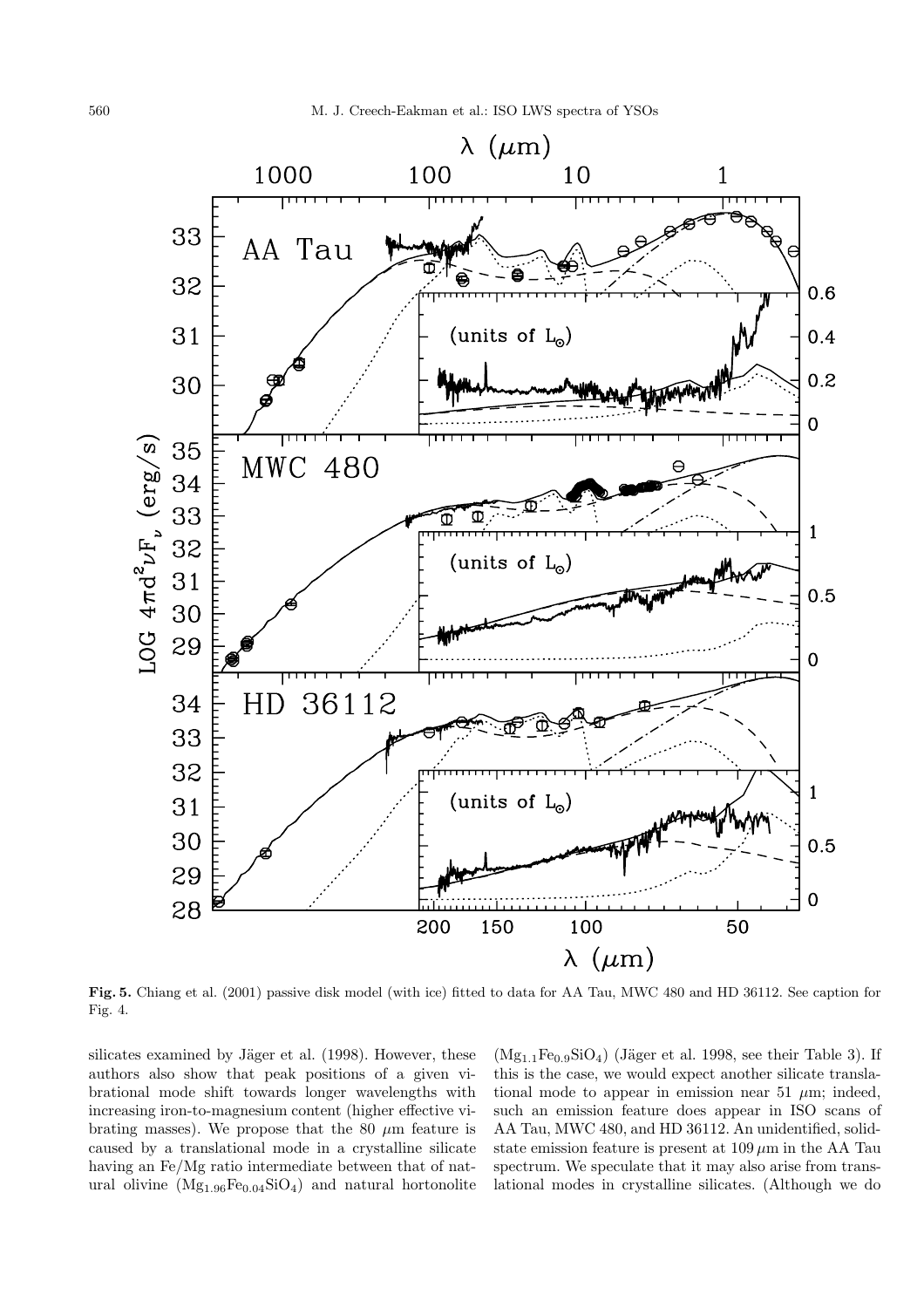again note that this is where one of the ISO-LWS nearinfrared leaks is seen in bright sources.) To date, mineral spectroscopy in the laboratory rarely extends beyond  $100 \mu m$ .

# **5. Conclusions**

The ISO-LWS spectra presented here of eight YSOs from a variety of spectral and evolutionary stages exhibit an interesting mix of spectral lines and SEDs. In particular, we can make the following conclusions based on the data presented herein.

- **–** Fine structure lines of [O I] and/or [C II] are detected for all our sources. For the embedded objects, we have ascertained that the dominant mechanism for the production of these lines is ultraviolet stellar photons, rather than shocks. Higher angular resolution observations are needed to observe fine-structure and molecular lines from circumstellar disks.
- **–** Isolated, flared, passively heated circumstellar disks adequately explain ISO-LWS data for four of our sample stars. The bulk of the flux at LWS wavelengths emerges from the cooler, diffusively heated disk interior at stellocentric distances <sup>&</sup>gt;∼100 AU. Water ice emission bands appear in the ISO-LWS scans of the two coolest stars,CQ Tau and AA Tau, but are absent in ISO-LWS scans of the hotter stars, MWC 480 and HD 36112. Silicate emission bands appear in nearly all sources. These solid-state emission bands arise naturally from icy silicate grains in optically thin disk surface layers.

Acknowledgements. We would like to graciously acknowledge the ESA, NASA and the ISO-LWS instrument team and reduction software groups in Vilspa and Pasadena for all their work and generous support of the ISO Mission. M.J.C-E. in particular gratefully acknowledges the assistance of T. Lim, S. Molinari and S. Lord in reduction and quality control of the ISO data. We would also like to thank T. Prusti for useful and insightful comments, particularly with regard to the background contributions to the dataset. G.A.B. acknowledges support from the ISO block grant program and NASA grant NAG5-4303. E.F.vD. acknowledges support from NWO grant 614.41.003. E.I.C. acknowledges support from NASA through grant NAG5-7008 and a Hubble Fellowship grant awarded by the Space Telescope Science Institute, which is operated by the Association of Universities for Research in Astronomy, Inc., for NASA under contract NAS 5-26555. We also wish to thank M. van den Ancker, R. Waters, J. Bouwman and D. Lorenzetti for useful discussions and communicating their results prior to publication. We have made use of the COBE and IRAS databases maintained through GSFC and IPAC at Caltech as part of this study. We have also made use of the SIMBAD database created and maintained by the CDS, Strasbourg and ADS Abstract Service created and maintained by the CFA, Harvard in preparation of this manuscript.

#### **References**

- Adams, F. C., & Lin, D. N. C. 1993, in Protostars & Planets III, ed. E. H. Levy, & J. Lunine (Univ. Arizona Press, Tucson), 721
- Aikawa, Y., & Herbst, E. 1999, A&A, 351, 233
- Beckwith, S. V. W., Sargent, A. I., Chini, R. S. & Güsten, R. 1990, AJ, 99, 924
- Beckwith, S. V. W., & Sargent, A. I. 1996, Nature, 383, 139
- Bennett, C. L., Fixsen, D. J., Hinshaw, G., et al., 1994, ApJ, 434, 587
- Bertie, J. E., Labb´e, H. J., & Whalley, E. 1969, J. Chem. Phys., 50, 4501
- Bock, J. J., Hristov, V. V., Kawada, M., et al. 1993, ApJ, 410, L115
- Bouwman, J., de Koter, A., van den Ancker, M. E., & Waters, L. B. F. M. 2000, A&A, 360, 213
- Burrows, C. J., Stapelfeldt, K. R., Watson, K. R., et al. 1996, ApJ, 473, 437
- Ceccarelli, C., Haas, M. R., Hollenbach, D. J. & Rudolph, A. L. 1997, ApJ, 476, 771
- Chiang, E. I., & Goldreich, P. 1997, ApJ, 490, 368 (CG97)
- Chiang, E. I., & Goldreich, P. 1999, ApJ, 519, 279
- Chiang, E. I., Joung, M. K., Greech-Eakman, M. J., et al. 2001, ApJ, 547, 1077 (C01)
- Clegg, P., et al. 1996, A&A, 315, 38
- Dent, W. R. F, Matthews, H. E., & Ward-Thompson, D. 1998, MNRAS, 301, 1049
- Draine, B. T., Roberge, W. G., & Dalgarno, A. 1983, ApJ, 264, 485
- Dullemond, C. P., Dominik, C., & Natta, A. 2001, ApJ, 560, 957
- Dutrey, A., Guilloteau, S., Duvert, G., et al. 1996, A&A, 309, 493
- Giannini, T., Lorenzetti, D., Tommasi, E., et al. 1999, A&A, 346, 617
- Grady, C. A., Woodgate, B., Bruhweiler, F. C., et al. 1999, ApJ, 523, L151
- Guilloteau, S., & Dutrey, A. 1998, A&A, 339, 467
- Hanner, M. S., Brooke, T. Y., & Tokunaga, A. T. 1998, ApJ, 502, 871
- Hollenbach, D. J., & McKee, C. F. 1989, ApJ, 342, 306
- Hollenbach, D. J., Tielens, A. G. G. M., & Takahashi, T. 1991, ApJ, 377, 192
- Jäger, C., Molster, F. J., Dorschner, J., et al. 1998, A&A, 339, 904
- Jäger, C., Mutschke, H., Begemann, B., Dorschner, J., & Henning, Th. 1994, A&A, 292, 641
- Kaufman, M. J., Wolfire, M. G., Hollenbach, D. J., & Luhman, M. L. 1999, ApJ , 527, 795
- Kenyon, S. J., Dobrzycka, D., & Hartmann, L. 1994, AJ, 108, 1872
- Kessler, Steinz, J. A., Anderegg, M. E., et al. 1996, A&A, 315, 27
- Koerner, D. W., & Sargent, A. I. 1995, AJ, 109, 2138
- Koresko, C. 1998, ApJ, 507, L145
- Lada, C. J. 1991, in The Physics of Star Formation and Early Stellar Evolution, ed. C. J. Lada, & N. D. Kylafis (Kluwer, Dordrecht), 329
- Langer, W. D., et al. 2000, in Protostars and Planets IV, ed. V. Mannings, A. P. Boss, & S. S. Russell (Univ. of Arizona Press), 29
- Li, Z.-Y., & Shu, F. H. 1996, ApJ, 468, 261
- Lorenzetti, D. 1998, priv. comm.